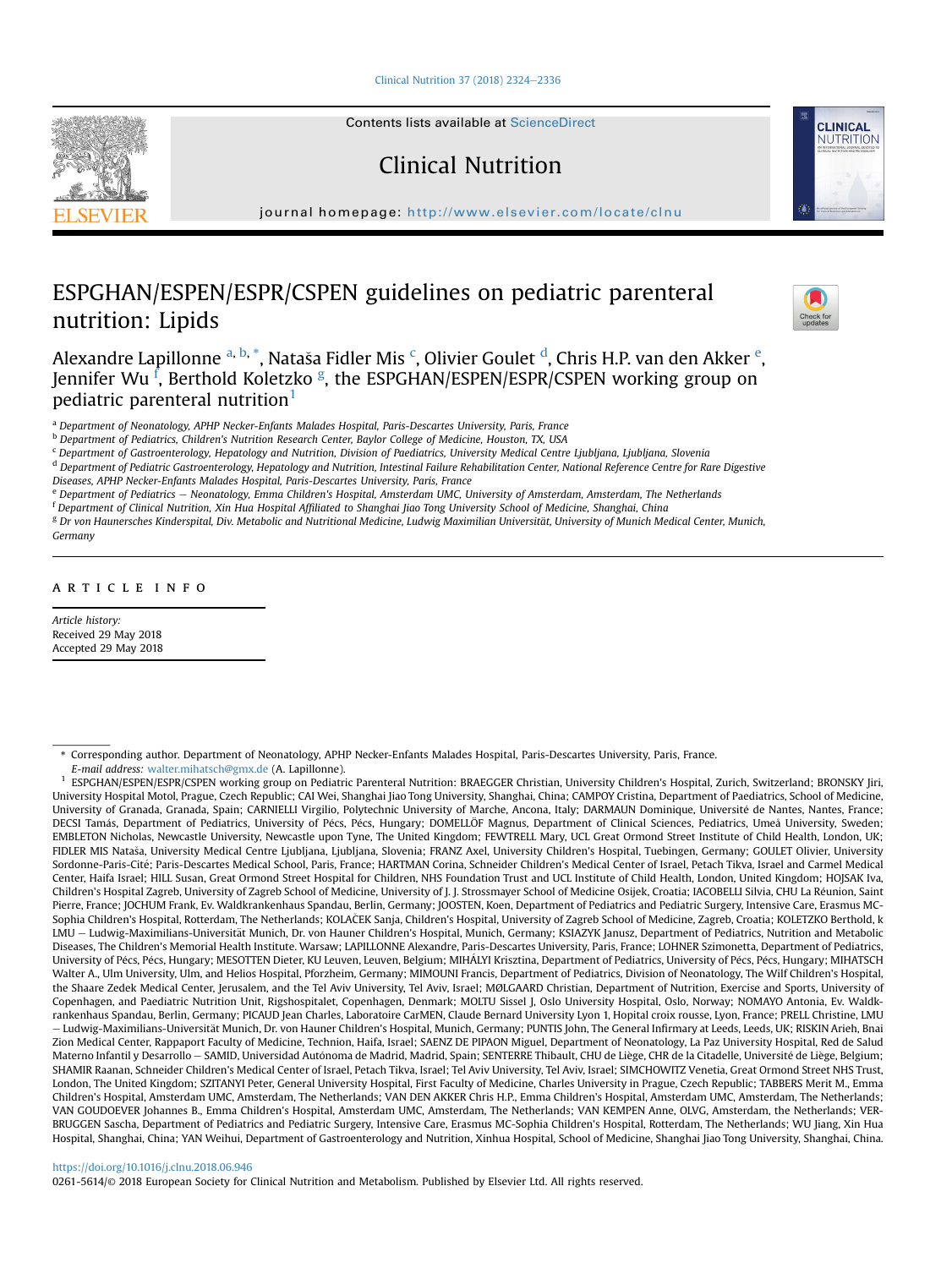Table: Recommendations for the use of intravenous lipid emulsions

| R 4.1  | In paediatric patients, intravenous lipid emulsions (ILE) should be an integral part of parenteral nutrition (PN) either exclusive or complementary to<br>enteral feeding. (LoE $1-$ , RG A, strong recommendation for)                                                                                             |
|--------|---------------------------------------------------------------------------------------------------------------------------------------------------------------------------------------------------------------------------------------------------------------------------------------------------------------------|
| R 4.2  | In preterm infants, lipid emulsions can be started immediately after birth and no later than on day two of life and for those in whom enteral feeding                                                                                                                                                               |
|        | has been withdrawn, they can be started at time of PN initiation. (LoE $1 -$ , RG A, strong recommendation for)                                                                                                                                                                                                     |
| R 4.3  | In preterm and term infants, parenteral lipid intake should not exceed $4 g/kg/day$ . (LoE 4, GPP, conditional recommendation for)                                                                                                                                                                                  |
| R 4.4  | In children, parenteral lipid intake should be limited to a maximum of $3$ g/kg/day. (LoE 3-4, RG 0, conditional recommendation for)                                                                                                                                                                                |
| R 4.5  | In order to prevent essential fatty acids (EFA) deficiency in preterm infants a lipid emulsion dosage providing a minimum linoleic acid (LA) intake of                                                                                                                                                              |
|        | 0.25 g/kg/day can be given. This lipid emulsion dosage ensures an adequate intake of linolenic acid (LNA) with all lipid emulsions currently registered                                                                                                                                                             |
|        | for paediatric use, (LoE $2-$ , RG 0, strong recommendation for)                                                                                                                                                                                                                                                    |
| R 4.6  | In order to prevent EFA deficiency in term infants and in children a lipid emulsion dosage providing a minimum LA intake of 0.1 $g/kg/day$ can be<br>given, which also provides an adequate intake of LNA with all ILEs currently registered for paediatric use. (LoE 3–4, RG 0, conditional<br>recommendation for) |
| R 4.7  | In preterm infants, newborns and older children on short term PN, pure soybean oil (SO) ILEs may provide less balanced nutrition than composite                                                                                                                                                                     |
|        | ILEs. For PN lasting longer than a few days, pure SO ILEs should no longer be used and composite ILEs with or without fish oil (FO) should be the first<br>choice treatment (LoE $1-$ , RG A, conditional recommendation for)                                                                                       |
| R 4.8  | In preterm infants, ILEs should be protected by validated light-protected tubing. (LoE $1-$ , RG B, strong recommendation for)                                                                                                                                                                                      |
| R 4.9  | In infants and children, 20% ILEs should be the first choice treatment (LoE 1–, RG B, strong recommendation for)                                                                                                                                                                                                    |
| R 4.10 | In newborns including preterm infants, routine use of ILEs should be continuous over 24 h (LoE $2++$ , RG B, conditional recommendation for)                                                                                                                                                                        |
| R 4.11 | If cyclic PN is used, for example for home PN children, ILEs should usually be given over the same duration as the other PN components. (LoE 4, GPP,                                                                                                                                                                |
|        | strong recommendation for)                                                                                                                                                                                                                                                                                          |
| R 4.12 | In paediatric patients, heparin should not be given with lipid infusion on a routine basis. (LoE $3-4$ , GPP, conditional recommendation for)                                                                                                                                                                       |
| R 4.13 | Carnitine supplementation may be considered in paediatric patients expected to receive PN for more than 4 weeks or in premature infants on an                                                                                                                                                                       |
|        | individual basis (LoE 3-4, GPP, conditional recommendation for)                                                                                                                                                                                                                                                     |
| R 4.14 | In critically ill paediatric patients, ILE should be an integral part of PN. Composite ILEs with or without FO may be used as the first choice treatment.                                                                                                                                                           |
|        | Available evidence raises the important question on the best timing to provide parenteral nutrition support in critically ill children, but do not allow                                                                                                                                                            |
|        | to differentiate potential effects on outcomes of the timing of introducing parenteral lipid supply (LoE 4, GPP, conditional recommendation for)                                                                                                                                                                    |
| R 4.15 | In paediatric patients with sepsis, more frequent monitoring of plasma triglyceride concentration and dose adjustment in case of hyperlipidaemia                                                                                                                                                                    |
|        | are recommended. ILE dosage may be reduced but lipid supply may generally be continued at least in amounts supplying the minimal EFA                                                                                                                                                                                |
|        | requirements (LoE 4, GPP, conditional recommendation for)                                                                                                                                                                                                                                                           |
| R 4.16 | Case reports have suggested the use of ILEs as a possible antidote for the treatment of drug toxicity in children, which however is not based on well-                                                                                                                                                              |
|        | designed trials (LoE 3-4, GPP, conditional recommendation for)                                                                                                                                                                                                                                                      |
| R 4.17 | In patients with severe unexplained thrombocytopaenia, serum triglyceride concentrations should be monitored and a reduction of parenteral lipid                                                                                                                                                                    |
|        | dosage may be considered. (LoE $3-4$ , GPP, conditional recommendation for)                                                                                                                                                                                                                                         |
| R 4.18 | As part of measures to reverse IFALD in paediatric patients, a discontinuation of SO ILE, a reduction of other ILE dosage and/or the use of composite                                                                                                                                                               |
|        | ILE with FO, should be considered along with the treatment and management of other risk factors (LoE $2+$ , RG B, strong recommendation for)                                                                                                                                                                        |
| R 4.19 | The use of pure FO ILE is not recommended for general use in paediatric patients but may be used for short-term rescue treatment in patients with                                                                                                                                                                   |
|        | progression to severe IFALD, based on case reports. (LoE 3-4, GPP, conditional recommendation for)                                                                                                                                                                                                                  |
| R 4.20 | Markers of liver integrity and function, and triglyceride concentrations in serum or plasma should be monitored regularly in patients receiving ILEs,                                                                                                                                                               |
|        | and more frequently in cases with a marked risk for hyperlipidaemia (e.g. patients with high lipid or glucose dosage, sepsis, catabolism, extremely                                                                                                                                                                 |
|        | low birth weight infants) (LoE $2-$ , RG B, strong recommendation for)                                                                                                                                                                                                                                              |
| R 4.21 | Reduction of the dosage of ILEs can be considered if serum or plasma triglyceride concentrations during infusion exceed 3 mmol/L (265 mg/dL) in                                                                                                                                                                     |
|        | infants or 4.5 mmol/L (400 mg/dL) in older children (LoE 4, GPP, conditional recommendation for)                                                                                                                                                                                                                    |

## 1. Methods

Literature search timeframe: The references cited in the previous guidelines [\[1\]](#page-9-0) are not repeated here, except for some relevant publications, and only the previous guidelines are cited instead. All publications published after the previous guidelines (i.e., from January 2004 to December 2014), have been considered for the first draft of this manuscript. Randomized controlled trials (RCTs), review articles, prospective studies and meta-analyses published in 2015 and 2016, during the revision process, have also been considered.

Type of publications: Original papers, meta-analyses and reviews.

| R 4.1 | In paediatric patients, intravenous lipid emulsions (ILE) should be |
|-------|---------------------------------------------------------------------|
|       | an integral part of parenteral nutrition (PN) either exclusive or   |
|       | complementary to enteral feeding. (LoE 1–, RG A, strong             |
|       | recommendation for, strong consensus)                               |

- R 4.2 In preterm infants, lipid emulsions can be started immediately after birth and no later than on day two of life and for those in whom enteral feeding has been withdrawn, they can be started at time of PN initiation. (LoE  $1-$ , RG A, strong recommendation for, strong consensus)
- R 4.3 In preterm and term infants, parenteral lipid intake should not exceed 4 g/kg/day. (LoE 4, GPP, conditional recommendation for, strong consensus)
- R 4.4 In children, parenteral lipid intake should be limited to a maximum of 3 g/kg/day. (LoE 3-4, RG 0, conditional recommendation for, strong consensus)

Language: English

Key words: Parenteral nutrition, lipid/fat emulsions, paediatric, fatty acids, LC-PUFA, IFALD, PNALD, cholestasis.

### 2. Introduction

The rate, amount, and type of lipids provided intravenously are important aspects regarding the efficacy and safety in neonates and children  $[1-3]$  $[1-3]$ . Intravenous lipid emulsions (ILEs) are an indispensable part of paediatric parenteral nutrition (PN) as a noncarbohydrate source of energy delivered as an iso-osmolar solution in a low volume (2.0 kcal/mL with 20% ILEs, or 1.1 kcal/mL with 10% ILEs due to the higher relative content of glycerol). Generally a lipid intake of 25-50% of non-protein calories is recommended in fully parenterally fed patients (see also section on "Energy" of these guidelines). Lipids provide essential fatty acids (EFAs) and help with the delivery of the lipid soluble vitamins A, D, E, and K.

The ILE particle is metabolized following the same pathway as a natural chylomicron. The triglyceride portion is hydrolysed by the endothelial lipoprotein lipase (LPL)  $[4]$ . In the circulation, ILE particles also exchange apoproteins and cholesterol with endogenous lipoproteins, thus transforming the initial ILE particle into a socalled remnant particle. The liver rapidly removes ILE remnant particles by hydrolysing them with hepatic lipase. The released free fatty acids (FFAs) can be captured by the adjacent tissues or can circulate bound to albumin, for use in other tissues or uptake by the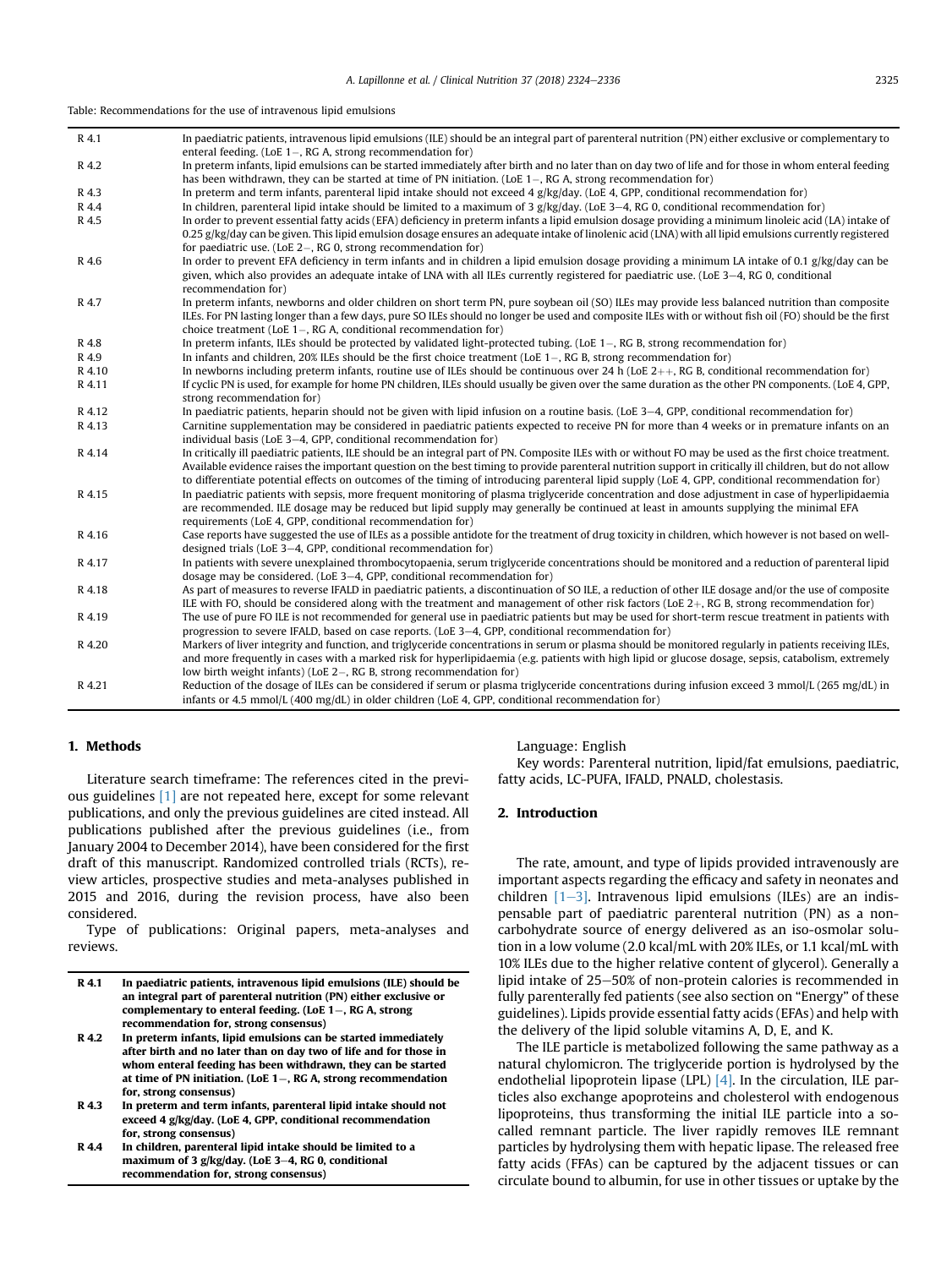liver. The rate of hydrolysis varies according to the type of the triglyceride substrate (i.e., length of the FA, degree of saturation, position of the FA on the glycerol). LPL activity is influenced by prematurity, malnutrition, hypoalbuminaemia, metabolic acidosis, high plasma lipid concentrations, and may be reduced in catabolic states. If the ILE is infused at a rate that exceeds the rate of utilisation, plasma triglyceride concentration will rise and may cause adverse effects including reticulo-endothelial system overload. If the rate of hydrolysis exceeds the rate at which the released FFAs are taken up and oxidized, the plasma concentration of FFAs will also increase and in turn may decrease the LPL activity.

## 3. Type of lipid emulsions

#### 3.1. 20% Lipid emulsions (20% LEs)

Pure soybean oil (SO) based ILEs (SO ILEs) have been widely used for several decades in adults, children, and neonates. More recent ILEs were also vegetable oil-based ILEs until the newest ILEs with fish oil (FO) became available. These ILEs have marked differences in terms of oil source, FA composition, vitamin E (tocopherols) and phytosterol contents.

Pure SO ILEs are frequently studied in comparison with more recently introduced ILEs. The SO ILEs contain high concentrations of EFAs (~60% of total FAs) with a ratio of linoleic acid (LA) (18:2n-6) to alpha-linolenic acid (LNA) (18:3n-3) of approximately 8:1, but they lack appreciable amounts of any of the long-chain polyunsaturated fatty acids (LC-PUFAs) [\[5\].](#page-9-0) In addition, pure SO ILEs contain low amounts of  $\alpha$ -tocopherol, the form of vitamin E with the highest in vivo antioxidant effect  $[6]$ . The low  $\alpha$ -tocopherol content further enhances deleterious lipid peroxidation of the high parenteral PUFA supply [\[2\]](#page-9-0).

The only currently available 20% olive oil/soybean oil-based ILE (OO/SO) contains 80% OO and 20% SO. It is rich in the monounsaturated oleic acid (18:1n-9) [\[7\]](#page-9-0) and has a naturally higher vitamin E/PUFA ratio, resulting in an improved vitamin E status in recipient patients [\[1\]](#page-9-0).

The 20% medium-chain triglycerides (MCT)/SO-based ILE (also named MCT/LCT) contains equal proportions of MCTs and longchain triglycerides (LCTs), from coconut oil and SO, respectively. It contains less PUFAs than the pure SO ILEs and also lacks appreciable amounts of LC-PUFAs [\[3,5\].](#page-9-0)

Two 20% composite ILEs which include FO as well as other oils have been marketed in Europe. They contain 50% MCT, 40% SO, 10% FO (MSF) or 30% SO, 30% MCT, 25% OO and 15% FO (SMOF), respectively [\[5\]](#page-9-0). Compared to pure SO ILEs, both of these ILEs also contain higher amounts of vitamin E and less phytosterols [\[8\]](#page-9-0).

## 3.2. 10% Lipid emulsions (10% LEs)

A 10% ILE consisting of pure FO is also available. However, this is registered for use only in adult patients with the goal of supplementing n-3 FAs, while it is not intended to be used as the sole lipid source for long-term PN. Because the pure FO ILE is a 10% solution, it requires twice the volume to be infused as compared to standard 20% ILE. This might be problematic in infants who are on volume restriction. Besides, 10% ILEs have a higher phospholipid content, which can potentially increase plasma triglyceride concentrations.

## 4. Energy supply

Preterm infants have special nutritional needs in early life, and there is now evidence to suggest that lipids administered at this age may determine various outcomes in later life, including both physical growth and intellectual development [\[9,10\]](#page-9-0). Recent metaanalyses and RCTs provide evidence that the initiation of lipids within the first two days of life in very preterm infants appears to be safe and well tolerated  $[10-14]$  $[10-14]$  $[10-14]$ . No signs of increased respiratory impairment, chronic lung disease, sepsis, patent ductus arteriosus, necrotising enterocolitis, intraventricular haemorrhages, retinopathy of prematurity, or mortality could be demonstrated.

In terms of efficacy, most studies investigated a combination of earlier lipid intake along with early or increased amino acid intake, making it difficult to attribute which macronutrient led to a supposed improved growth [\[14\]](#page-9-0). However, some studies demonstrated improved neonatal growth after early initiation of ILE alone [\[15,16\].](#page-9-0) It appears possible that the amount of early lipids influences later neurodevelopmental outcome as suggested by observational studies [\[17\].](#page-9-0)

Positive effects of early parenteral lipids on nitrogen balance have been shown in two studies performed in premature infants [\[11,18\]](#page-9-0). In the larger one, the efficacy of the introduction of a high dose of parenteral lipids (i.e.,  $2-3$  g/kg/day) combined with 2.4 g/ kg/day of amino acids from birth onwards was compared to a group receiving a similar amount of amino acids, but without lipids. In the group with parenteral lipids, the nitrogen balance on day two was significantly more positive, plasma urea concentrations were significantly lower, and albumin synthesis was enhanced [\[19\]](#page-9-0), suggesting that administration of parenteral lipids combined with amino acids from birth onwards improves protein anabolism. On the other hand, triglycerides and glucose concentrations were significantly higher in the early lipid group compared with the control group and more infants required insulin therapy. Since there were no benefits for growth, hospital clinical outcomes, total duration of hospital stay, and long term neurodevelopment [\[20\],](#page-9-0) the clinical benefits of such strategy remain to be proven.

To date there is no evidence that gradual increments in the infusion rate of lipids improve fat tolerance. However, starting lipid emulsion the first day of life at a dose of  $2-3$  g/kg/d may induce a higher occurrence of hyperlipidaemia as indicated above [\[19\].](#page-9-0)

The maximum amount of lipids that can be safely given in premature infants is currently not known with certainty. Bilirubin displacement from albumin binding sites by FFAs has also been mentioned as a potential risk of early use of ILE, especially in infants  $\leq$ 28 weeks gestational age [\[21\]](#page-9-0). However, significant displacement of bilirubin does not occur until the FFA to albumin molar concentration ratios are greater than five, while infusion rates of up to 3.25 g/kg/day do not result in ratios over four  $[22]$ . Therefore, it is unlikely that lipid infusion at rates of  $3-4$  g/kg/day results in increased incidence of hyperbilirubinemia or kernicterus. Furthermore, questions arise on long term detrimental effects of ILEs since aortic stiffness and myocardial function in young adulthood has been associated with the exposure to SO ILEs during neonatal life [\[23\]](#page-9-0). However, this association does not provide evidence for a causal role of SO ILEs, rather than other associated factors, and it also does not allow generalisation of effects with respect to other ILEs. Most studies in preterm infants limit parenteral lipid intake to  $3.0-4.0$  g/kg/day, notably a lesser lipid supply than what would be achieved with full enteral feeding. Further well-designed and adequately powered studies are necessary to determine the optimal dose of lipid infusion and the long-term effects on morbidity, growth, and neurodevelopment.

The use of lipids as an energy source reduces the glucose infusion rate necessary to cover the total energy requirements. Since glucose infusion rate should not exceed the maximum glucose oxidation rate (17.3 g/kg/day (12 mg/kg/min) in children) (see also section on "carbohydrates"), a significant amount of lipids should be provided to cover the energy requirements. A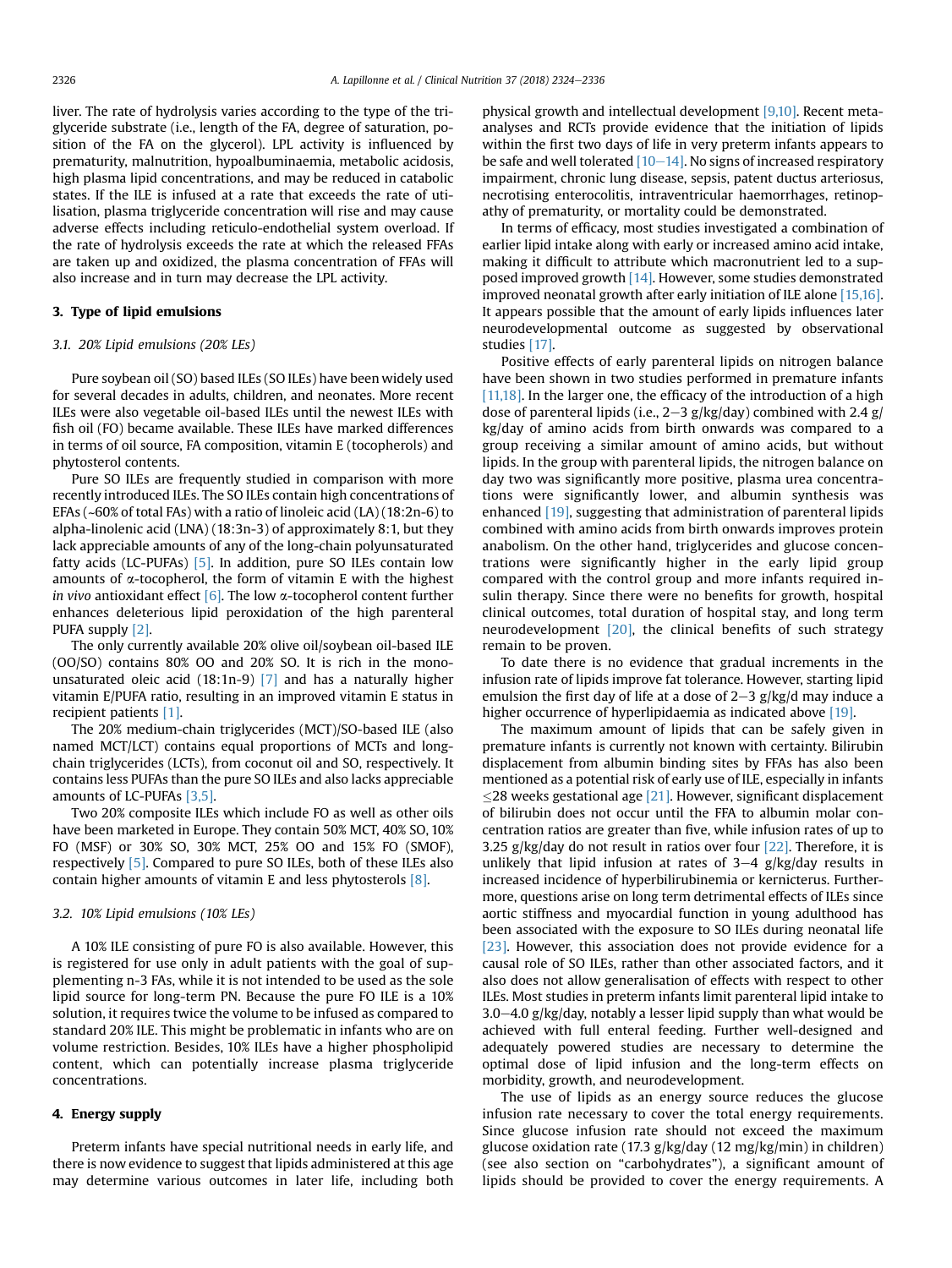study in malnourished infants and young children has shown that the amount of infused lipid must also be adapted to the lipid oxidation capacity  $[1]$ . The maximal lipid oxidation rate is about 3 g/kg/day in young children and decreases with age to  $1.7-2.5$  g/ kg/day in adults. Any lipid provided in excess of metabolic utilization will be stored primarily in adipose tissue and increases the risk of fat overload syndrome which may impair the immune response.

## 5. Essential and long-chain polyunsaturated fatty acid supply

| R 4.5 In order to prevent essential fatty acids (EFA) deficiency in preterm<br>infants a lipid emulsion dosage providing a minimum linoleic acid |
|--------------------------------------------------------------------------------------------------------------------------------------------------|
| $(LA)$ intake of 0.25 g/kg/day can be given. This lipid emulsion                                                                                 |
| dosage ensures an adequate intake of linolenic acid (LNA) with                                                                                   |
| all 20% ILEs currently registered for paediatric use. (LoE $2-$ ,                                                                                |
| RG 0, strong recommendation for, strong consensus)                                                                                               |
| R 4.6 In order to prevent EFA deficiency in term infants and in children                                                                         |
| a lipid emulsion dosage providing a minimum LA intake of                                                                                         |
| 0.1 glkgldav can be given which also provides an adequate intake                                                                                 |

0.1 g/kg/day can be given, which also provides an adequate intake of LNA with all 20% ILEs currently registered for paediatric use. (LoE 3-4, RG 0, conditional recommendation for, strong consensus)

Omission of ILEs from PN may lead to biochemical evidence of EFA deficiency within few days in infants [\[1\]](#page-9-0). To prevent EFA deficiency, a minimum LA intake of 0.25 g/kg/day in preterm infants and 0.1 g/kg/day in term infants and older children should be given, which also supplies adequate amounts of LNA (in most ILE the LA to LNA ratio is about 8:1). It should be noted that the provision of EFAs varies with the type of ILE used, and therefore the amount of ILE needed to cover the EFA requirements differs. As an example, a supply of 0.5 g/kg/day of a SO ILE will provide the recommended minimum supply of LA to a preterm infant, whereas 1 g/kg/day will be necessary with an MCT/SO ILE or a composite ILE with FO. At maximum infusion rate, all commercially available solutions (except for the pure FO ILE) provide enough LA and LNA.

The supply of LC-PUFAs is important to consider in neonates because these FAs are conditionally essential in this population and have critical roles during early development [\[3,9,10\].](#page-9-0) Vegetable oilbased ILEs lack appreciable amounts of n-6 (arachidonic acid (ARA)) and n-3 LC-PUFAs (eicosapentaenoic acid (EPA) and docosahexaenoic acid (DHA)) which are only supplied in very small amounts from the egg phospholipid emulsifier. In preterm infants the use of pure SO ILEs results in high serum concentrations of LA, whereas the formation of the LC-PUFAs appears to be reduced relative to other available ILEs which have lower EFA contents [\[22,24,25\].](#page-9-0) Despite a significantly lower EFA content, similar or even slightly higher LC-PUFAs levels than those observed with pure SO are achieved in preterm infants receiving OO/SO ILEs, most likely because of enhanced LA conversion [\[22,26\].](#page-9-0) MCTs seems to enhance the incorporation of EFAs and LC-PUFAs into circulating lipids in preterm infants as the latter are probably spared from oxidation due to preferential oxidation of MCTs [\[2,25\].](#page-9-0) Overall, in preterm infants, ILEs providing a mixture of vegetable oils result in more favourable metabolic parameters, and a more desirable lower PUFA supply than pure SO ILEs, but LC-PUFA plasma or blood levels comparable to that of term infants cannot be achieve with any of these lipid emulsions.

In older children, all commercially available 20% ILEs contain sufficient amounts of essential LA and LNA to prevent deficiency. As a general rule, any 20% ILE can be prescribed to compose parenteral regimens or in combination with enteral nutrition to normometabolic patients who require intravenous lipids for a short duration [\[27\].](#page-9-0)

The smaller preterm infants who receive ILEs that do not contain FO develop an early and severe DHA deficit [\[28\]](#page-9-0). Those who receive composite ILEs with FO have higher circulating DHA levels in both plasma and red blood cells than those receiving any other ILEs [\[29\].](#page-9-0) This does not mean, however, that the DHA supply provided by ILEs containing FO covers the needs. Indeed, when the mean DHA supply by the composite ILE with FO is similar to the foetal accretion rate (i.e., 42 mg/kg/day), a decrease, not an increase, in circu-lating DHA levels is observed [\[30\].](#page-9-0) It is speculated that both oxidation and tissue uptake may occur and that higher DHA supply might be necessary to fulfil requirements.

A marked elevation of EPA in plasma and red blood cells is observed frequently when ILEs containing FO are used [\[29\]](#page-9-0). The estimated EPA supply with FO containing mixed LEs is about 44 mg/ kg/day, which is ~10 times greater than that of preterm infants fed their mother's milk  $[30]$ . The high EPA intake in the FO group is associated with a significantly greater postnatal drop in ARA levels which suggest a reduced ARA synthesis [\[29\]](#page-9-0). The provision of any ILEs with FO that provide no ARA raises questions as to their suitability and biological effects particularly in young infants since low ARA blood concentrations is possibility associated with adverse effects on growth and neurocognitive development [\[31\]](#page-10-0). Whether or not these changes in FA profiles are beneficial for the short term and the long term requires further careful evaluation. Based on these findings, it appears prudent to provide n-6 and n-3 precursor fatty acids, as well as n-6 and n-3 LC-PUFA, in balanced amounts and ratios.

### 6. Choice of lipid emulsion and effects on health

The choice of ILEs is influenced by several considerations which include the composition of the ILE (i.e., fatty acid composition, phytosterols, MCTs, a-tocopherol etc.), the duration of PN, the setting (home PN vs. intensive care unit (ICU) or perioperative PN), age, disease conditions, and other factors. When prescribing ILEs, an understanding of the biological properties and of their FA components is mandatory. As the FA compositions of current ILEs cannot address specific individual clinical needs, the metabolic profiles, and the specific requirement of the patients should guide the prescription of the best-available ILEs to improve not only short term outcomes such as healing and recovery, but also long term outcomes such as growth, cognitive development and development of the immune system.

## 6.1. Risk of sepsis

Lipids directly support microbial growth and depending on their FA composition lipids can modulate immune functions. The effects of intravenous lipids on the immune system of paediatric patients has only be partially explored. In vitro studies showed adverse effects of lipids on the survival of monocytes derived from children, and binding of IL-2 to its receptors. Pure SO ILEs promote more IL-6 production than OO/SO ILEs do [\[32\]](#page-10-0). On the other hand, clinical studies in paediatric patients did not reveal adverse effects of ILEs on complement factors or leucocyte function [\[33\],](#page-10-0) and normal levels of monocyte activation and complement factors have been documented in paediatric patients on long term PN [\[22\].](#page-9-0)

There are concerns that the administration of ILEs may increase the risk of coagulase-negative staphylococcal bacteraemia in premature infants. Decreased whole blood bactericidal activity has been documented in infants on long term PN but it was not possible to differentiate between the effect of ILEs and other influencing factors such as fasting or other components of the PN solution [\[1\]](#page-9-0). A recent comparative study found that ILEs were not significantly associated with an increased risk of overall bacterial and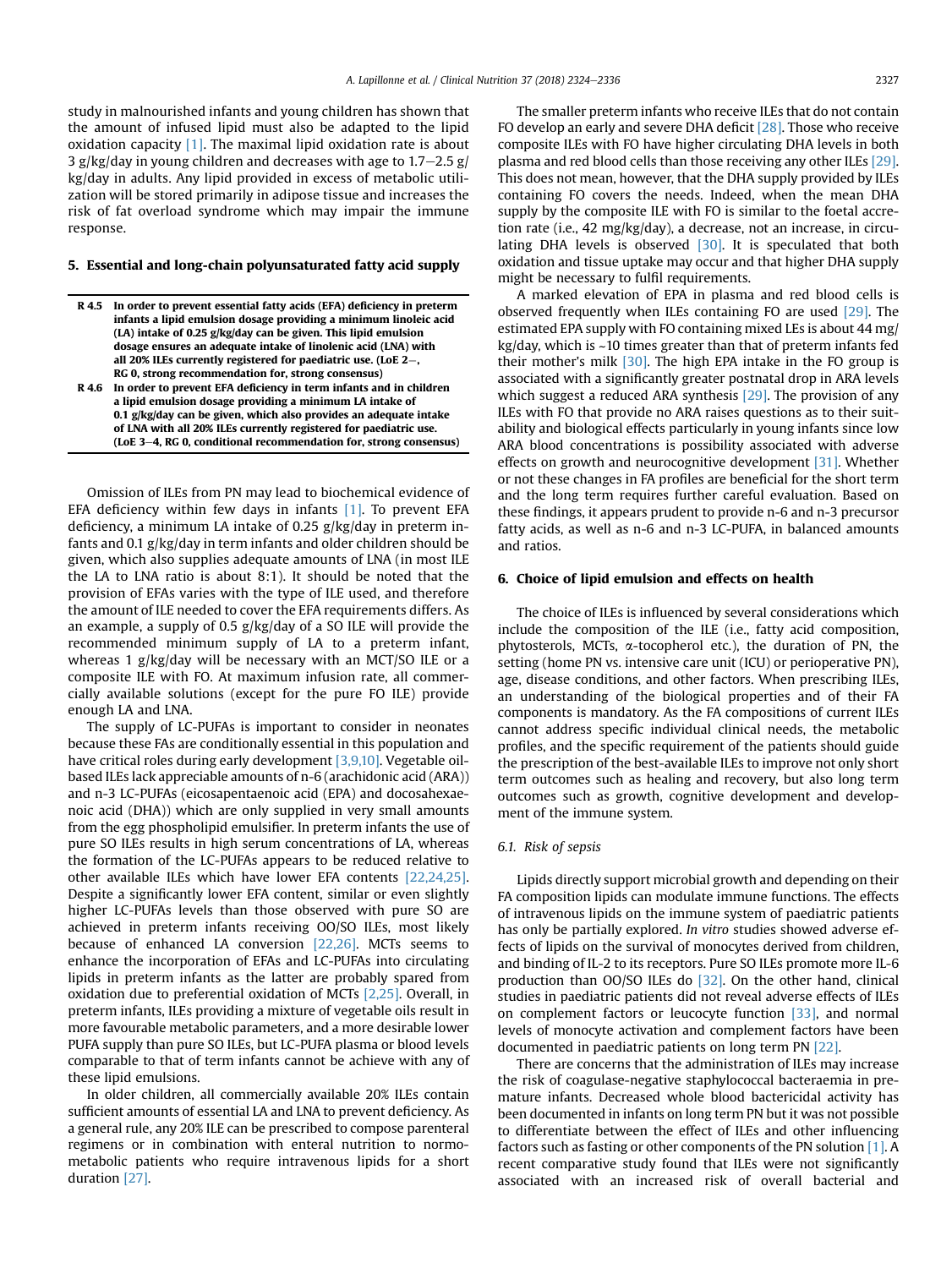bloodstream infection rates when given in all-in-one bags [\[34\].](#page-10-0) Although this issue has not been settled conclusively, it appears that the nutritional benefits of intravenous lipid administration outweigh the potential risks.

A systemic review and meta-analysis in preterm infants showed a weak association of less sepsis episodes in infants receiving nonpure SO based ILEs as compared to SO ILE [\[13\],](#page-9-0) which indicates that the source of lipids may play an important role in this situation. This result is however based on only 2 studies that compared pure SO ILE with OO/SO or MCT/SO and has not been confirmed by other meta-analyses [\[35\]](#page-10-0). This is, however, in accordance with decreasing DHA concentrations over time in preterm infants receiving pure SO ILEs [\[36\]](#page-10-0) and with the observed association between low DHA and ARA concentrations and the increased incidence of sepsis [\[37\].](#page-10-0)

In adults, large RCTs and meta-analyses have shown benefits of composite ILEs without and with FO as compared to pure SO ILE with regard to the risk of infection in ICU  $[38]$  and surgical patients [\[39\]](#page-10-0). Strategies of using ILEs other than SO ILEs for improving a priori the outcomes of older children including those admitted in paediatric ICU may be beneficial even if they have not been fully tested yet [\[40\].](#page-10-0)

6.2. Prevention of intestinal failure associated liver disease

R 4.7 In preterm infants, newborns and older children on short term PN, pure soybean oil (SO) ILEs may provide less balanced nutrition than composite ILEs. For PN lasting longer than a few days, pure SO ILEs should no longer be used and composite ILEs with or without fish oil (FO) should be the first-choice treatment (LoE  $1-$ , RG A, conditional recommendation for, strong consensus)

Intestinal failure associated liver disease (IFALD), also called parenteral nutrition associated liver disease (PNALD) or parenteral nutrition related cholestasis or reflects an heterogeneous liver injury consisting of cholestasis, steatosis, fibrosis and even cirrhosis [\[41,42\]](#page-10-0). The most common figure in paediatric patients is cholestasis. Cholestatic liver disease may evolve to fibrosis and cirrhosis [\[41\].](#page-10-0)

Paediatric patients at risk of IFALD should be identified early in order to prevent, as much as possible, the occurrence of cholestasis. Patients at highest risk include premature infants, infants with long term bowel rest, loss of entero-hepatic cycle (ileal resection, enterostomy) or repeated sepsis, and infants with short bowel syndrome. These patients should be managed by promoting oral feeding as much as possible and by limiting the risk of sepsis and small intestinal bacterial overgrowth [\[43\]](#page-10-0).

The mechanisms by which ILEs can favour IFALD have been reviewed recently by the ESPGHAN Committee on Nutrition [\[44\]](#page-10-0) and the ESPGHAN Working Group of Intestinal Failure and Intestinal Transplantation  $[42]$ . Since ILEs are considered as one of the many risk factors  $[45-47]$  $[45-47]$  $[45-47]$ , a significant reduction of the dose of ILEs (1 g/kg/d) may prevent cholestasis. Despite pilot studies were in favour of this concept [\[48,49\],](#page-10-0) other studies including a large RCT including preterm infants born before 29 weeks of gestation failed to demonstrate that a reduced intake of ILEs reduces the risk of cholestasis [\[50,51\].](#page-10-0) Furthermore, this remains controversial, since it carries an increased risk of developing EFA deficiency and perhaps also altered development [\[17,52\].](#page-9-0)

Single studies proposed potential benefits of fish oil containing ILE on indicators of disturbed liver function. One RCT performed in children on home PN showed that the mean total bilirubin concentration decreased in the group on SMOF ILE whereas it increased in the group on SO ILE [\[58\].](#page-10-0) Similarly, another study performed in infants with early IFALD and a conjugated bilirubin between 17 and 50  $\mu$ mol/L at inclusion showed that those receiving the SMOF ILE had a lower conjugated bilirubin concentration at the end of the trial and were more likely to have a decrease of conjugated bilirubin to 0  $\mu$ mol/L than those receiving a SO ILE [\[59\].](#page-10-0) However, a meta-analysis including RCTs and non RCTs showed of fish oil containing ILE for prevention of cholestasis [\[127\].](#page-11-0)

The ESPGHAN Committee on Nutrition recently performed a systematic review with, where appropriate, a meta-analysis on the effect of different types of ILE on cholestasis and IFALD [\[44\].](#page-10-0) The objective of this work was to assess the role of different ILEs in the pathogenesis of cholestasis and IFALD in infants and in children. The primary outcome measure was the incidence of cholestasis (serum conjugated bilirubin  $>2$  mg/dL; 34  $\mu$ mol/L) and the secondary outcomes included levels of conjugated and total bilirubin, liver enzymes, alkaline phosphatase, and ɣ-glutamyl transferase.

In neonates receiving an ILE for a short term, the pooled metaanalysis did not find any significant difference in any composite ILE compared to the pure SO ILE for the primary and secondary outcomes. One RCT not included in the meta-analysis showed that the group of preterm infants receiving an own-made mixture composed of 50% OO/SO ILE and 50% pure FO ILE had a significantly lower incidence of cholestasis than the group receiving solely the  $OO/SO$  ILE  $[53]$ . Since the literature search of the ESPGHAN systematic review, one large RCT did not show any significant difference in liver function tests between a group of preterm infants receiving SMOF ILE and a group receiving a SO ILE [\[54\].](#page-10-0)

In children on short term PN, one RCT performed in children after bone marrow transplantation with no cholestasis before the ILE initiation showed no effect of the MCT/SO ILE versus the OO/SO ILE on serum bilirubin and transaminase concentrations [\[55\]](#page-10-0).

Finally, in neonates and children on long term PN (i.e., more than 4 weeks), there is no significant effect on the appearance of cholestasis in neonates receiving the 10% pure FO ILE vs the SO ILE [\[56\]](#page-10-0) nor there is a significant difference in liver enzyme tests and bilirubin concentrations in children receiving the OO/SO ILE or the SO ILE [\[57\]](#page-10-0). Other health outcomes

The use of pure SO ILE in preterm infants has been linked to increased pulmonary vascular resistance, impaired pulmonary gas exchange, enhanced oxidative stress and adverse immunologic effects such as increased rates of infection and sepsis [\[1,5,60\].](#page-9-0)

Compared to LCTs, MCTs show faster plasma clearance, more rapid oxidation, and less dependency on carnitine for betaoxidation [\[2,22\].](#page-9-0) Adult and paediatric studies suggested that MCT/LCT emulsions lead to higher net fat oxidation, reduced liver derangement, improved white blood cell function, and less effects on pulmonary haemodynamic and gas exchange than SO ILEs [\[22\].](#page-9-0)

The effects of the OO/SO ILE on peroxidation and oxidative stress defence remain controversial, but are either positive or neutral [\[7,22,26,61,62\]](#page-9-0). Compared to pure SO ILEs, other advantages of the OO/SO ILE include decreased phytosterol load [\[63,64\],](#page-10-0) a more neutral effect on immunological modulators [\[32\]](#page-10-0), and beneficial effects on pulmonary artery pressure [\[65\]](#page-10-0). A stable isotope study in premature infants reported that the OO/SO ILE also have a beneficial effect on glucose homoeostasis compared to pure SO ILEs [\[66\].](#page-10-0)

A RCT performed in children after bone marrow transplantation showed that the MCT/SO and the OO/SO ILEs were equally well tolerated, maintained EFA concentrations and did not have adverse effect on peroxidation status. No differences between MCT/SO and OO/SO ILEs were found for haematological parameters, liver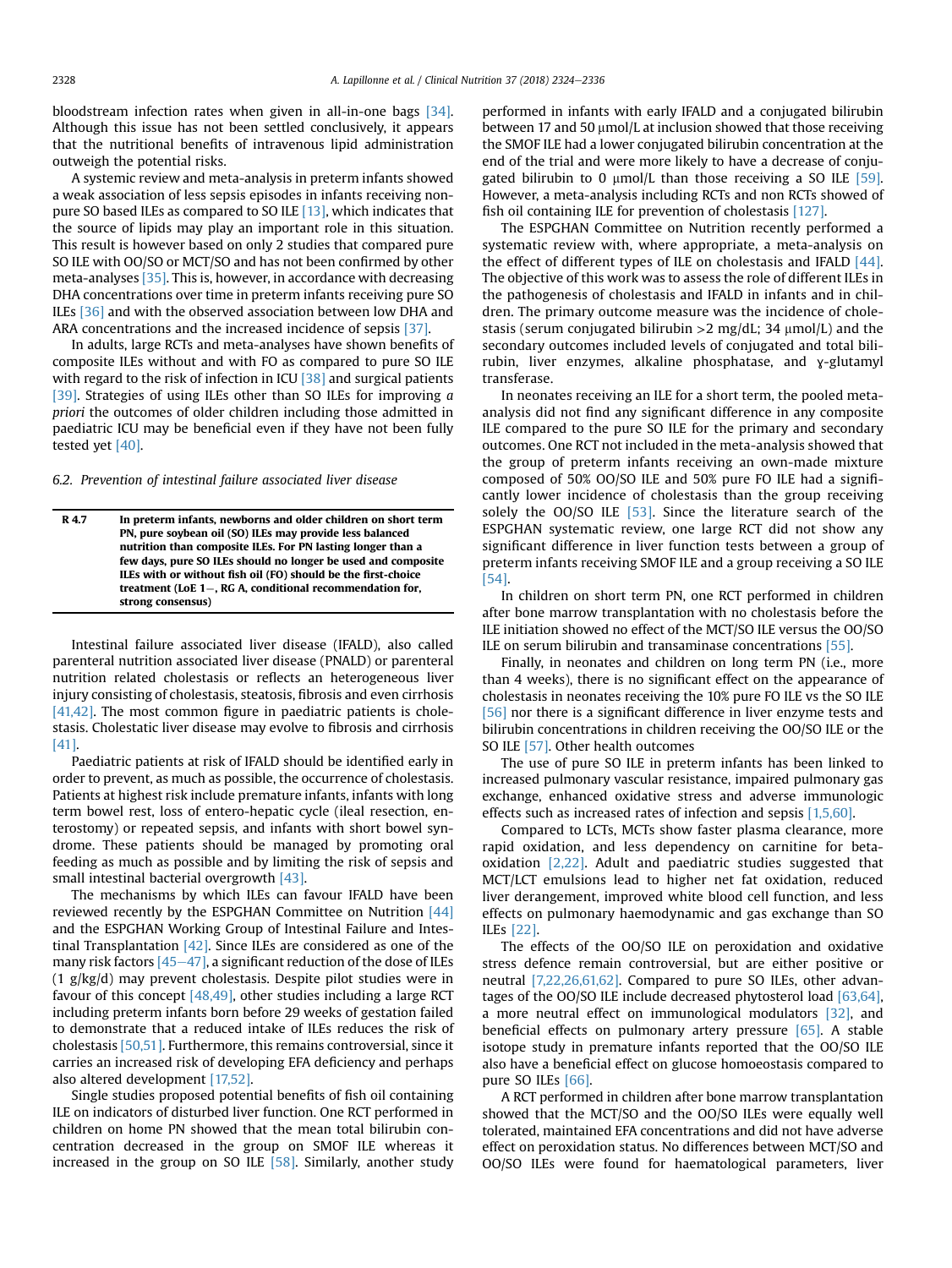enzymes, vitamins, plasma peroxidation status, percentage and time to engraftment, but cholesterol levels were significantly lower in the OO/SO ILE group [\[55\]](#page-10-0).

Whether or not recent composite ILEs containing FO may provide specific health benefits has only been partially investigated [\[60\].](#page-10-0) The effect on growth is controversial since one study showed higher weight and head circumference z-scores during hospitalization in preterm infants receiving composite ILEs containing FO compared to those receiving pure SO ILE [\[67\]](#page-10-0) whereas another did not show any significant effects [\[54\]](#page-10-0). No effects of composite ILEs with FO could also be demonstrated on fat mass deposition, intrahepatocellular lipid content and insulin sensitivity assessed at expected term [\[54\].](#page-10-0) Other possible beneficial effects of ILEs containing FO in preterm infants include a lower incidence and/or severity of retinopathy of prematurity [\[53,68,69\]](#page-10-0), the reduction of markers of oxidative stress [\[70\],](#page-10-0) and a decreased risk of bronchopulmonary dysplasia [\[71,72\].](#page-10-0) However, recent meta-analyses comparing ILEs containing FO with other ILEs did not show a significant reduction in mortality, in infection rate or any other clinical variables (e.g., bronchopulmonary dysplasia, sepsis, retinopathy of prematurity, growth) and PN associated complications [\[29,35\].](#page-9-0) Also various biochemical markers such as hyperbilirubinaemia, hypertriglyceridaemia, elevated C-reactive protein were not better in the group on composite ILE with FO [\[29,40\]](#page-9-0) nor was the cholesterol synthesis rate [\[73\].](#page-10-0) Finally, no effect of SMOF ILE on brain growth [\[54\]](#page-10-0) and neurodevelopment [\[20\]](#page-9-0) could be demonstrated.

Few RCTs were published after the meta-analyses cited above. One of them, using a 2-by-2 factorial protocol, assessed the effects of a composite ILE containing FO versus a pure SO ILE on intrahepatocellular lipid content assessed by MRI at expected term [\[54\].](#page-10-0) This study did show any significant effect on the primary outcome nor on growth parameters, adipose tissue deposition, triglyceride concentration and liver parameters.

ILE containing FO may modulate markers of the inflammatory response. In infants undergoing cardiopulmonary bypass composite ILEs containing FO provided prior to surgery, result in a lower inflammatory response after surgery [\[74\].](#page-10-0) In children after haematopoietic stem cell transplantation, composite ILEs with FO, compared to SO ILE, improve antioxidant profile but did not alter markers of inflammation at day 10 [\[75\]](#page-10-0). However, on prolonged PN for more than 21 days, IL-10 and TNF- $\alpha$  levels were reduced by the composite ILE with FO [\[76\].](#page-10-0) Finally, preterm infants receiving a composite ILE with FO compared to a SO ILE, had lower IL-6 and IL8 levels at day 30 of life or at the end of intervention [\[77\].](#page-10-0) All together these studies show that providing composite ILE with FO alter the inflammatory response and may be beneficial. However, none of these studies reported clinical outcomes and therefore the clinical relevance of these findings need to be further evaluated.

## 7. Mode of administration of ILEs

## 7.1. Photoprotection

R 4.8 In preterm infants, ILEs should be protected by validated light-protected tubing. (LoE  $1-$ , RG B, strong recommendation for, strong consensus)

ILEs with high PUFA content are particularly prone to peroxidation. These radicals may be harmful, especially to premature infants in whom they have been associated with poor feeding and high serum triglyceride concentrations  $[78-81]$  $[78-81]$  $[78-81]$ . The exposure of lipid solutions to blue light irradiation (i.e., phototherapy light) may significantly increase lipid peroxidation leading to cellular damage

of the retinal pigment epithelial cells or of the photoreceptors [\[82,83\]](#page-11-0). In vitro studies have suggested that administering multivitamins containing ascorbic acid together with ILEs via dark delivery tubing, provides the most effective way of preventing lipid peroxidation and also limiting vitamin loss. The formation of triglyceride hydroperoxides may occur even in ambient light  $[84-87]$  $[84-87]$ . A recent meta-analysis including over 800 infants from 4 RCTs showed a significant reduction of 50% in the mortality rate in the light-protected group [\[88\].](#page-11-0)

#### 7.2. Emulsions with 20% or 10% lipids

| R 4.9 | In newborns including preterm infants, routine use of ILEs    |
|-------|---------------------------------------------------------------|
|       | should be continuous over 24 h (LoE $2++$ , RG B, conditional |
|       | recommendation for, strong consensus)                         |

ILEs consist of a lipid source and an emulsifier (egg yolk derived phospholipids) that envelopes the fat globules and keeps them soluble. Standard 20% emulsions contain a lower ratio of phospholipid (PL) emulsifier/triglycerides than standard 10% ILEs. The 20% ILEs are currently the most frequently used ILEs in neonatal intensive care units [\[89\].](#page-11-0) Preterm infants receiving 10% emulsion vs. 20% emulsion demonstrated various alterations in their plasma lipid profiles. Higher amounts of PL (i.e. particles rich in PL) impede the removal of triglycerides from plasma, leading to an increase in plasma triglyceride concentration and accumulation of cholesterol and phospholipids in low-density lipoproteins [\[22\].](#page-9-0) Of note, 10% pure FO emulsion has been used in infants and children at a low dosage of 1 g/kg/d, with no adverse observed effects  $[90]$  but further studies are needed to fully explore the safety of this ILE when given to infants or children.

#### 7.3. Continuous vs. discontinuous

| R 4.10 | In newborns including preterm infants, ILEs should be<br>administered as continuous infusions over 24 h (LoE $2++$ ,<br>RG B, conditional recommendation for, strong consensus)                            |
|--------|------------------------------------------------------------------------------------------------------------------------------------------------------------------------------------------------------------|
| R 4.11 | If cyclic PN is used, for example for home PN children, ILEs<br>should usually be given over the same duration as the other<br>PN components. (LoE 4, GPP, strong recommendation for,<br>strong consensus) |

There is no clear evidence that a lipid free interval allows the lipids to 'clear' from the plasma or allows 'hepatic rest' to improve tolerance [\[22\]](#page-9-0). Short-term lipid tolerance is best when infused continuously at steady rate, as several plasma lipid concentrations correspond best with the hourly infusion rate. This is especially the case with lower gestational ages or at higher infusion rates. Besides, interruption of PN in neonates could result in higher infection rate, possibly due to increased line handling [\[91,92\].](#page-11-0) A retrospective analysis of PN cycling in both preterm and term neonates with gastrointestinal disorders requiring surgical intervention showed that prophylactic daily discontinuous PN infusion could not prevent a rise in conjugated bilirubin concentrations [\[93\]](#page-11-0). In another retrospective analysis of PN treated neonates with gastroschisis, prophylactic cycling of all PN components was associated with reduced cholestasis but the association disappeared after adjusting for confounders [\[92\].](#page-11-0) In both previous retrospective studies, there was no mention of the total lipid dose in both groups, so that a reduced daily lipid dose could also be responsible for a supposed difference. In a recent RCT in preterm infants comparing cycled or continuous amino acid infusion together with interrupted lipid infusion for 6 h per day in both groups, no effect on cholestasis has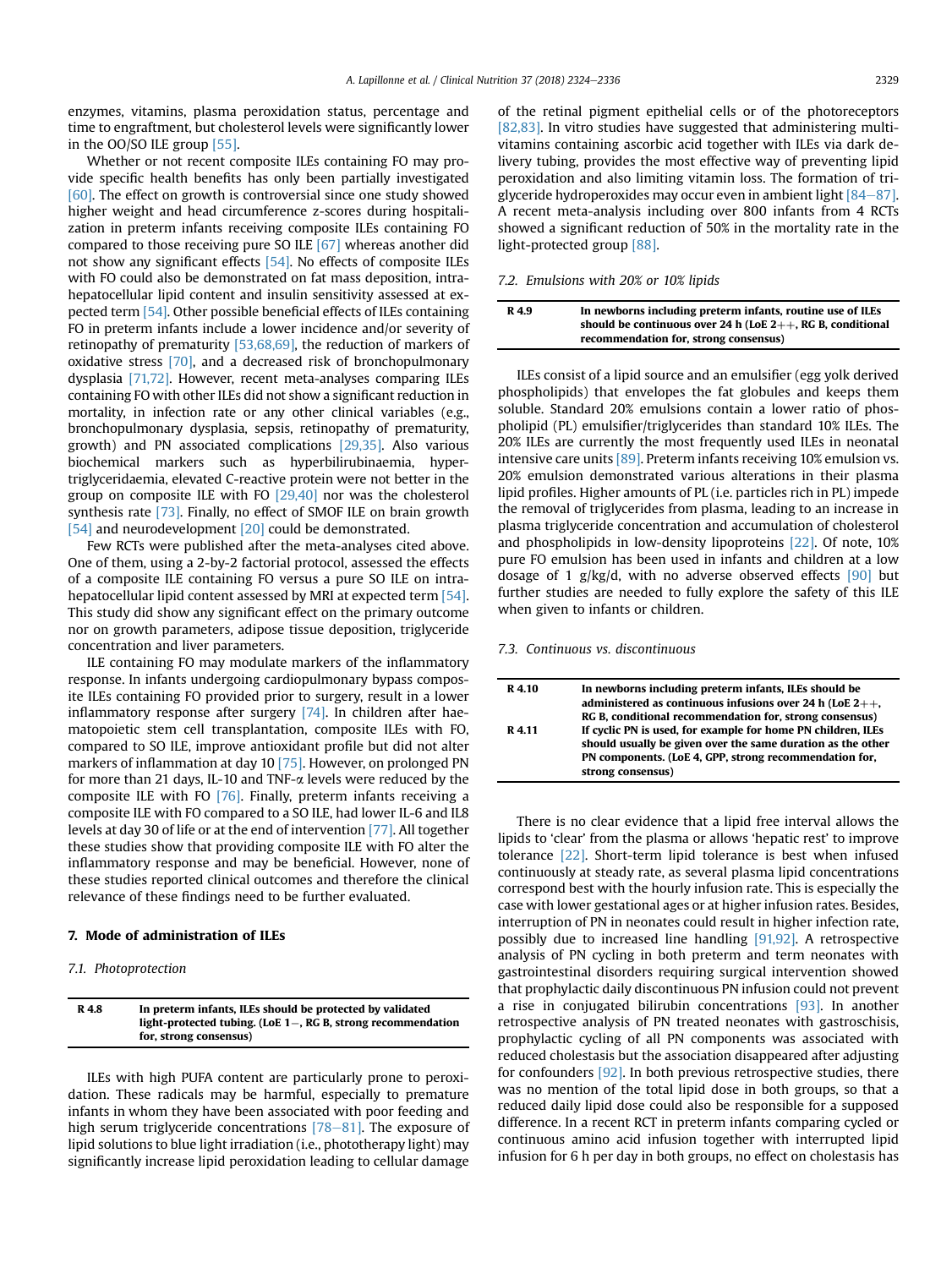been demonstrated [\[91\].](#page-11-0) In adults and children receiving long-term or home PN, there is a favourable risk-benefit profile of cyclic PN infusion [\[94\]](#page-11-0). However, infants under age 2 years are at risk for the development of hypoglycaemia after interrupting PN, and thus blood glucose concentrations should be monitored.

The clearance of the ILEs varies according to the FA composition of the ILEs and is longer for LCT infusions than MCT infusions [\[95\].](#page-11-0) Therefore, mixing oils of varying chain lengths can favourably influence the plasma clearance of lipid infusions.

In metabolically stressed children, ILEs can be administered safely at a low dosage over a  $12-24$  h period. The discontinuous administration of ILEs at higher daily doses may contribute to fat overload syndrome and should be avoided in critically ill children.

## 7.4. Heparin

R 4.12 In paediatric patients, heparin should not be given with lipid infusion on a routine basis. (LoE  $3-4$ , GPP, conditional

The stability of the ILEs may be compromised (flocculation and creaming) by adding components that lower the pH or impose ionic stress. The size of the ILE droplets should remain well below the diameter of capillaries to avoid vascular occlusion. The stability of the ILEs is also threatened because of an interaction between heparin and calcium. This destabilization will depend on proportions of amino acids, multivitamins and ILEs [\[96\],](#page-11-0) and has been described to occur in ternary admixtures for paediatric PN [\[97\].](#page-11-0) It is more likely to occur when the heparin is used at high concentrations and when intravenous lipids are used undiluted, and less likely to occur for ranges of lipid-to-nutrient ratios normally administered to premature infants [\[98\]](#page-11-0).

Clearance of ILEs from the blood depends on the activity of LPL. LPL activity can be increased by relatively high doses of heparin [\[22\]](#page-9-0). However, the increase in LPL activity by heparin leads to an increase in FFAs, which may exceed the infant's ability to clear the products of lipolysis and may weaken the binding of LPL to the endothelium [\[22\]](#page-9-0).

Overall, since heparin does not improve utilization of intravenous lipids and might compromise the stability of ILEs, it should not be given with lipid infusions on a routine basis, unless indicated for other reasons.

7.5. Carnitine

## R 4.13 Carnitine supplementation may be considered in paediatric patients expected to receive PN for more than 4 weeks or in premature infants on an individual basis (LoE 3-4, GPP, conditional recommendation for, strong consensus)

Carnitine facilitates the transport of long-chain FAs across the mitochondrial membrane, and thus makes them available for betaoxidation [\[22,99\].](#page-9-0) Carnitine is present in human milk and cows' milk formulae, but PN solutions do not usually contain carnitine.

Carnitine is synthesized in the liver and kidney from lysine and methionine. Thus patients with renal or hepatic insufficiency may be at risk of carnitine deficiency [\[99\]](#page-11-0). Tissue carnitine stores of infants aged less than 24 h show a positive correlation with gestational age. Infants and preterm infants have much more limited carnitine stores and synthesis rates compared with adults [\[22\]](#page-9-0). In clinical practice, it is difficult to assess the carnitine status because the circulating carnitine levels poorly reflect tissue carnitine stores.

Low carnitine concentrations have been reported in patients on carnitine-free PN, especially in infants with body weight less than 5 kg [\[22,100\]](#page-9-0). Parenteral carnitine supplementation increases the plasma levels of total, free and acyl-carnitine, but results on metabolic nutrition and clinical outcomes are inconsistent  $[101-103]$  $[101-103]$  $[101-103]$ . A meta-analysis showed no benefit of parenteral carnitine supplementation on lipid tolerance, ketogenesis or weight gain in neonates requiring PN [\[22\]](#page-9-0).

Given that some patients have both limited carnitine stores and biosynthesis, monitoring of plasma carnitine concentrations and carnitine supplementation (e.g.  $20-30$  mg/kg/d) may be considered on an individual basis in premature infants or those on exclusively PN for more than 4 weeks [\[99,104\].](#page-11-0)

### 8. Lipid emulsions in special disease conditions

8.1. Critically ill children

Nutritional support in critically ill infants and children has not been fully studied and remains a controversial topic. A Cochrane review did not identify any RCT assessing the best timing for introducing a PN support in paediatric patients [\[105\].](#page-11-0) As a consequence, there are no clear recommendations on the best form or timing of nutrition in critically ill children. In one very recent large RCT, 1440 paediatric patients admitted to 3 different PICUs were randomized to receive PN support, in addition to enteral nutrition, either starting within the first 24 h of ICU treatment or on day 8. Both groups, however, received intravenous minerals, trace elements, and vitamins. As a consequence, parenteral and total energy, lipid and amino acid supply during the first week were significantly different between the 2 groups. Compared with the early PN group, the late PN group showed significantly less new infections and a shorter PICU stay, which leads to the conclusion that routine administration of PN in all pediatric ICU patients on the first day of treatment may not be advisable  $[106]$ . The study raises the important question on the best timing to provide PN support in critically ill children, but it does not allow to differentiate potential effects of different PN components, or whether the timing of introducing parenteral lipid supply may affect outcomes. Whether or not withholding lipid emulsion during the first week of critical illness in malnourished children or in children risk of becoming malnourished is beneficial or not has also not been extensively studied and is a matter of debate. On one hand, in one large RCT, children with the highest risk of becoming malnourished benefited of withholding PN (and in turn of withholding parenteral lipid) [\[106\]](#page-11-0), on the other hand, an observational study suggested that withholding PN in malnourished children may further increase mortality and morbidity [\[107\].](#page-11-0) A more careful evaluation of the effect of withholding ILEs in critically ill infants and children is therefore needed.

recommendation for, strong consensus) **R** 4.14 In critically ill paediatric patients, ILE should be an integral part of PN. Composite ILEs with or without FO may be used as the first choice treatment. Available evidence raises the important question on the best timing to provide parenteral nutrition support in critically ill children, but do not allow to differentiate potential effects on outcomes of the timing of introducing parenteral lipid supply (LoE 4, GPP, conditional recommendation for, strong consensus)

R 4.15 In paediatric patients with sepsis, more frequent monitoring of plasma triglyceride concentration and dose adjustment in case of hyperlipidaemia are recommended. ILE dosage may be reduced but lipid supply may generally be continued at least in amounts supplying the minimal EFA requirements (LoE 4, GPP, conditional recommendation for, strong consensus)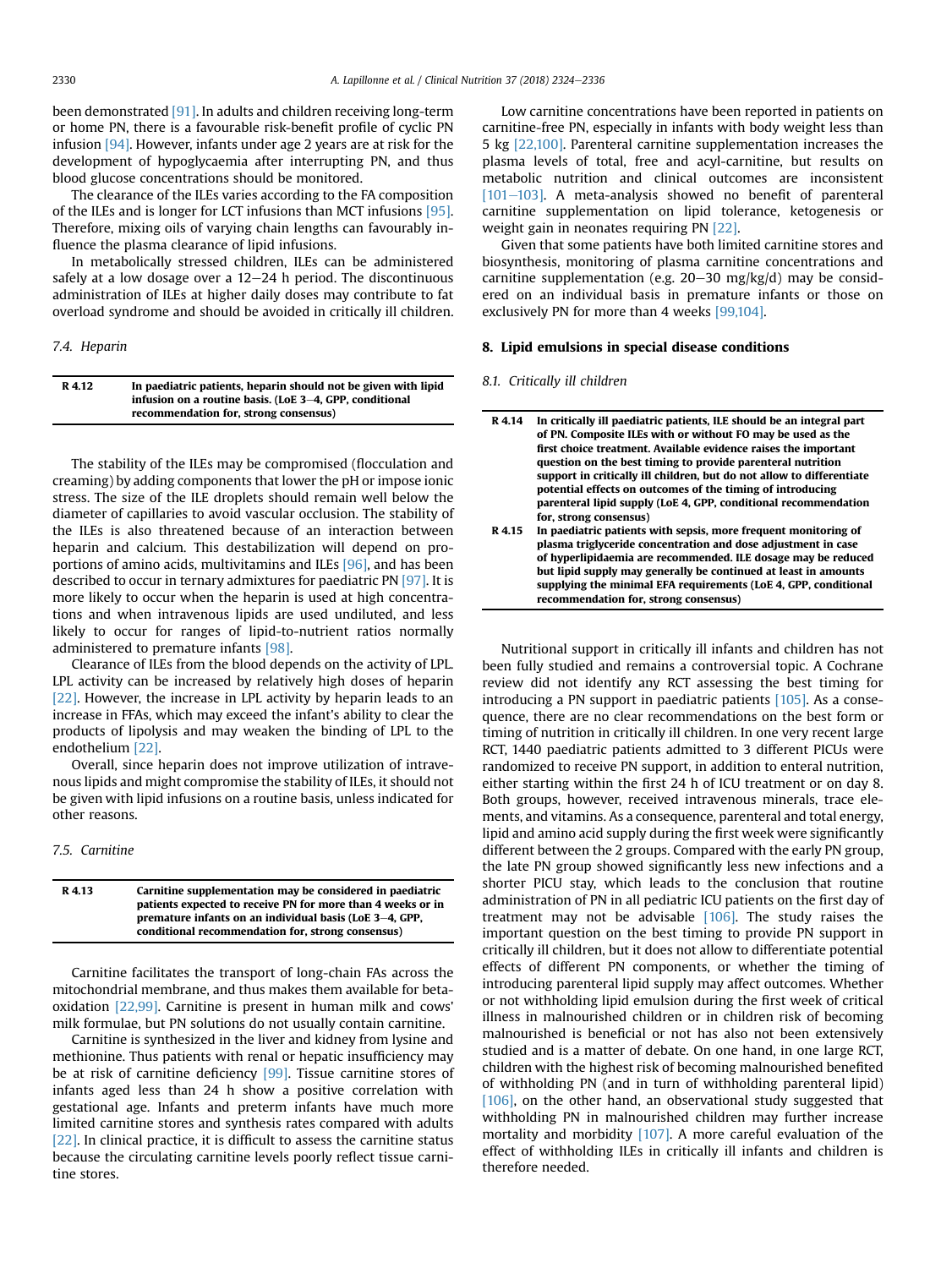Concerns have been raised regarding the possible adverse effects of intravenous lipids on pulmonary function. ILEs have been considered toxic in acute respiratory failure since they may induce or intensify gas exchange abnormalities. The SO ILEs induce an increase in pulmonary blood pressure and vascular resistance [\[108\].](#page-11-0) In neonates, this is of particular importance because respiratory failure is frequently associated with pulmonary hypertension. Previous studies suggested that ILEs (mainly pure SO) may increase the pulmonary artery pressure in newborns with respiratory failure. There is now some evidence from experimental studies that n-3 PUFA may be beneficial in conditions associated with pulmonary hypertension through production of epoxides [\[109\].](#page-11-0) The clinical relevance of these findings has however not yet been proven in neonates [\[110\].](#page-11-0)

There are also conflicting data about lipid clearance during sepsis. Some studies found that lipid clearance is reduced whilst others found no association between hypertriglyceridaemia and infection. In septic premature infants, triglyceride concentrations tend to be higher, because of decreased activity of lipoprotein lipase, and fatty acid oxidation is lower than in non-septic patients but it is difficult to define an upper limit of lipid intake based on these data [\[22\]](#page-9-0). In critically ill and in septic patients, close monitoring of plasma triglycerides and adjustment of lipid infusion rate if necessary is recommended.

Composite ILEs could have less pro-inflammatory effects, less immune suppression, and more antioxidant effects than the pure SO ILEs. This would make them more suitable for critically ill patients. Patients receiving composite ILEs with FO have rapid incorporation of EPA and DHA into leucocyte and monocyte cell membranes thereby decreasing their ability to produce TNF-a, IL-1b, IL-6, and IL-8 when stimulated by endotoxin [\[22\]](#page-9-0). FAs from FO may attenuate the initial injurious hyperinflammatory state in severe sepsis and in patients with acute lung injury [\[111\].](#page-11-0) The bronchoalveolar lavages of adult patients with acute respiratory distress syndrome receiving n-3 FAs and gamma-linoleic acid show an important decrease in global cell count, in polymorphonuclear cell percentage, IL-8 and leukotriene  $B_4$  concentrations which were associated with an improvement of the  $PaO<sub>2</sub>/FiO<sub>2</sub>$  ratio, a reduction in mechanical ventilation need and duration, a decreased risk of complications, and a decreased length of stay in the ICU [\[112\].](#page-11-0) Pretreatment with a composite ILE with FO downregulates TNF-a, leukotrienes B4, procalcitonin and lymphocyte concentrations after open heart surgery in infants [\[74,113\].](#page-10-0) Several recent reviews in adults agreed that there is inadequate evidence to recommend the routine use of FO-containing emulsions in patients with sepsis because a reduction in overall mortality could not be found [\[108,114,115\]](#page-11-0). In paediatric patients with sepsis, there is also a lack of data to determine the optimal composition of the parenteral lipid intake and finally, in neonates, the effects of the use of composite LEs, including those containing FO on neonatal morbidity has not yet been confirmed with certainty [\[35\]](#page-10-0).

There are several reasons to provide intravenous lipids in the critically ill child. Critical illness and the associated inflammation and tissue injury alter metabolism by inducing a catabolic state, which may exacerbate pre-existing malnutrition. Lipid metabolism and turnover are increased in critical illness as fatty acids are used as a primary fuel source [\[116\]](#page-11-0). Excessive carbohydrates are converted to lipids but generate carbon dioxide in the process. Administration of lipids to critically ill patients decreases de novo lipogenesis from glucose and  $CO<sub>2</sub>$  production associated with a high carbohydrate intake [\[22\].](#page-9-0) Infants and children generally have limited fat stores and are susceptible to the development of essential fatty acid deficiencies as early as a few days if not receiving sufficient lipids [\[1\].](#page-9-0)

To date, and although there are no studies in children with acute respiratory failure, it might be prudent to limit lipid intake during the acute phase of respiratory failure especially when pure SO ILEs are used. Despite encouraging results with composite ILEs containing FO, large randomised studies are lacking especially in critically ill children.

### 8.2. Treatment of drug toxicity

#### R 4.16 Case reports have suggested the use of ILEs as a possible antidote for the treatment of drug toxicity in children, which however is not based on well-designed trials (LoE 3-4, GPP, conditional recommendation for, strong consensus)

ILEs have been proposed as a possible antidote for the treatment of drug toxicity in adults. Initial efficacy of ILEs was shown in the setting of local anaesthetic systemic toxicity, but recent case reports suggest its consideration in a variety of other drug toxicities including beta-blockers, calcium-channel blockers, and tricyclic antidepressants [\[117,118\]](#page-11-0). Despite the ever-increasing case report literature of the use of ILE therapy in poisoning, the indications for its use in adults remain limited to severe cardiovascular instability resulting from lipophilic toxin poisoning, in particular if this does not respond to conventional measures [\[117\]](#page-11-0).

Clinical cases have been reported in paediatric patients despite there are no published recommendations for ILE dosage in children [\[119\].](#page-11-0) A review reported the use of ILEs as Pediatric Lipid Rescue in 16 occasions, in 9 cases related to local anaesthetics and 7 cases to other drugs [\[120\]](#page-11-0). All of them had a positive response except one, probably due to infra-dosing. One patient developed pancreatitis and another one generated respiratory distress, likely not exclusively related to lipid emulsion but also to cardiac arrest and resuscitation efforts. Given the severity and poor prognosis of cardiac arrest and post cardiac arrest syndrome, as well as the low incidence of fat overload syndrome, one may consider lipid rescue in such severe toxicity cases in the PICU or emergency department.

### 8.3. Thrombocytopaenia

#### R 4.17 In patients with severe unexplained thrombocytopaenia, serum triglyceride concentrations should be monitored and a reduction of parenteral lipid dosage may be considered. (LoE  $3-4$ , GPP, conditional recommendation for, strong consensus)

ILEs do not seem to affect platelet number or function [\[22\].](#page-9-0) However, some concerns were raised regarding the effect of ILEs on platelet aggregation. Long-term administration of PN with pure SO derived ILEs induced hyperactivation of the monocyte-macrophage system with haematological abnormalities, including recurrent thrombocytopaenia due to reduced platelet lifespan and haemophagocytosis in bone marrow [\[22\].](#page-9-0)

Fat overload syndrome (FOS) is a well-known complication of intravenous ILE therapy in high dosages or excessive rate of infusion [\[1\]](#page-9-0). It is characterized by headaches, fever, jaundice, hepatosplenomegaly, respiratory distress, and spontaneous haemorrhage. Other symptoms include anaemia, leukopenia, thrombocytopaenia, low fibrinogen levels, and coagulopathy. Several reports in the literature describe fat overload syndrome caused by rapid infusion of ILE overwhelming LPL capacity and orienting lipid plasma clearance to the reticuloendothelial system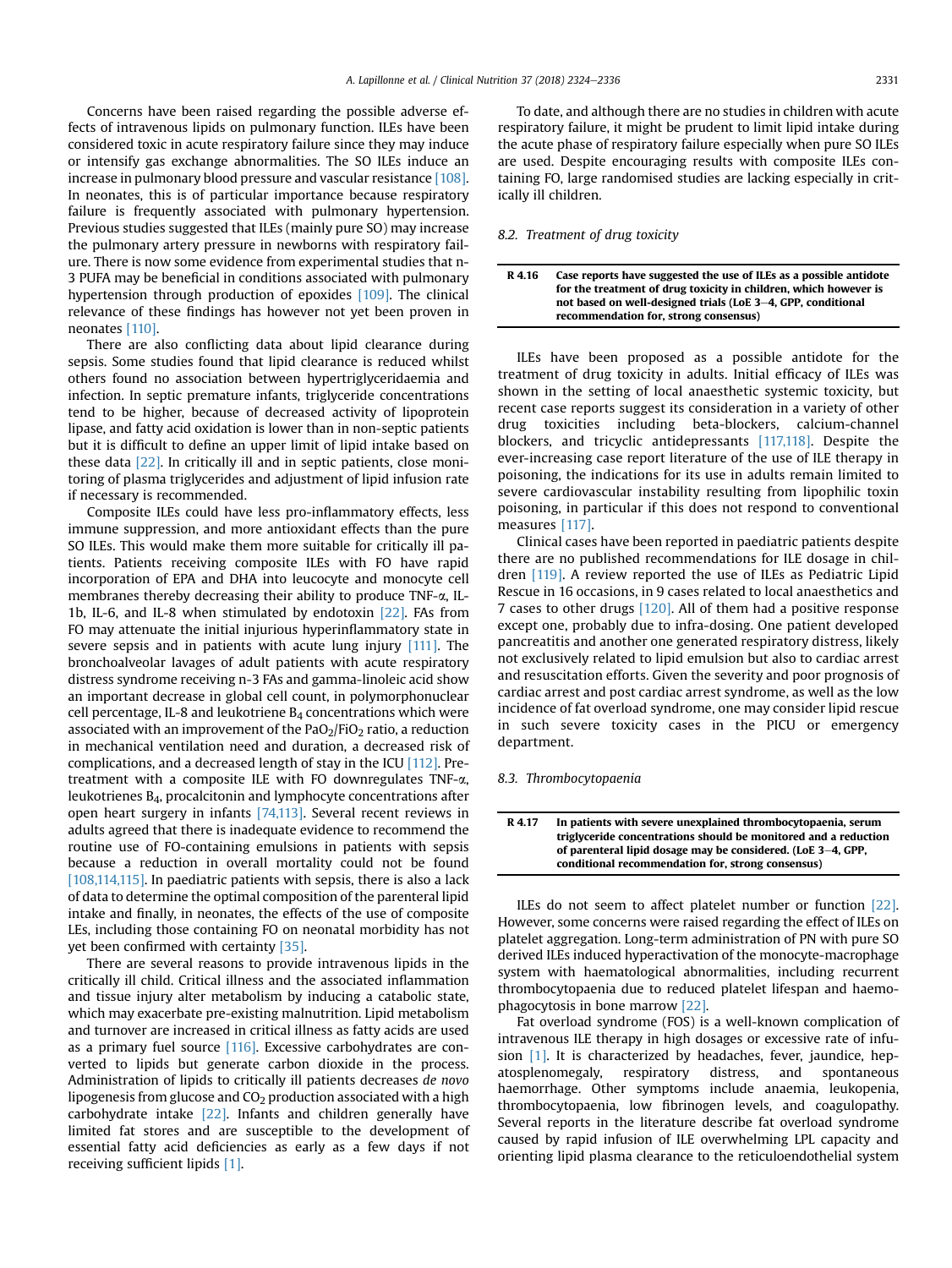(RES) which becomes overload with fat. In cases of infection this RES fat overload may result in clinical-biological FOS with the symptoms described. FOS has been described mostly with SO ILEs but recently also with ILEs containing FO suggesting that the rate of infusion, not the type of the ILE, is responsible for the syndrome [\[121\]](#page-11-0).

A supply of EFAs meeting minimal requirements is necessary to maintain normal platelet function [\[22\]](#page-9-0). Specifically, in children who have thrombocytopaenia after bone marrow transplantation, it seems logical to provide sufficient amounts of EFA to support cell membrane synthesis.

Nevertheless, it seems advisable to monitor serum triglyceride concentrations, and consider decreasing parenteral lipid intake in conditions of severe thrombocytopenia or coagulopathy (e.g. sepsis, disseminated intravascular coagulopathy).

8.4. Management of intestinal failure associated liver disease

| R 4.18 | As part of measures to reverse IFALD in paediatric patients, a    |
|--------|-------------------------------------------------------------------|
|        | discontinuation of SO ILE, a reduction of other ILE dosage and/or |
|        | the use of composite ILE with FO, should be considered along      |
|        | with the treatment and management of other risk factors           |
|        | (LoE 2+, RG B, strong recommendation for)                         |
| R 4.19 | The use of pure FO ILE is not recommended for general use in      |

| K 4. IY | The use of bure FO lLE is not recommended for general use in  |
|---------|---------------------------------------------------------------|
|         | paediatric patients but may be used for short-term rescue     |
|         | treatment in patients with progression to severe IFALD, based |
|         | on case reports. (LoE 3-4, GPP, conditional recommendation    |
|         | for, strong consensus)                                        |
|         |                                                               |

Reversal of IFALD by modulating the dose or the type of ILEs has been assessed by several observational studies but data from RCTs are limited. When switching the historical SO ILE to a composite ILE with or without FO, several changes occur that include a reduction in n-6 FAs, a dramatic reduction of phytosterol supply, and the provision of a large amount of alpha-tocopherol and antiinflammatory n-3 FAs. All these may affect the course of IFALD.

Several case studies reported the efficacy of the pure FO ILE as monotherapy in the treatment of IFALD in infants and children [\[44\].](#page-10-0) In most of these studies, a high dose of pure SO emulsion was replaced by 1 g/kg/d of pure FO ILE. Therefore, it is still not clear whether reversal of cholestasis was due to the effect of stopping the SO load or the effect of FO itself (including the high  $\alpha$ -tocopherol load) or both. The largest of these studies, using a before and after study design, reported that a dose of 1 g/kg/d of pure FO ILE appears to be sufficient to significantly reduce the combined risk of death and liver transplantation compared to a dose of  $1-4$  g/kg/d of SO ILEs. Furthermore, 50% of the patients in the pure FO ILE group and who survived and were not transplanted, reached bilirubin levels  $\leq$ 2 mg/dL compared to 5.6% in the SO ILE group [\[122\].](#page-11-0) Another study using a retrospective design showed that the addition of pure FO ILE to the pure SO ILE (ratio 1:1) combined with a small reduction in the total lipid intake (2  $g/kg/d$  vs. 2–3  $g/kg/d$ ) was able to reduce cholestasis in nine of the twelve PN-dependent included children [\[123\].](#page-11-0) Finally, a retrospective study of children with cholestasis compared changes in serum bilirubin levels while receiving SMOF ILE or remaining on SO ILE [\[124\].](#page-11-0) After 6 months, the median bilirubin level felt by 99  $\mu$ mol/L in the SMOF ILE group but increased by 79  $\mu$ mol/L in the SO ILE group ( $p = 0.02$ ). Overall, these observational studies suggest that the use of a low-dose of pure FO ILE or alternatively of a composite ILE with FO over several months in IFALD patients might have benefits.

Beside these observational studies, two RCTs have now been published on the effects of composite ILEs or pure FO ILEs in patients with IFALD in comparison to SO ILE. In children after abdominal or oesophageal surgery who had cholestasis before the intervention the use of the MCT/SO ILE decreased bilirubin levels whereas this was not the case with the use of a SO ILE [\[125\]](#page-11-0). In infants less than 2 years on long term PN and who have evidence of early hepatic dysfunction, those receiving the pure FO ILE at 1.5 g/ kg/d recovered more frequently from cholestasis during PN than those on the SO ILE also provided at 1.5  $g/kg/d$  [\[126\]](#page-11-0). A metaanalysis which included RCTs and non RCTs concluded that the use of ILEs containing FO is effective for reversing cholestasis in neonates, while there was no benefit for prevention [\[127\].](#page-11-0) Similar beneficial effects on liver function tests have been reported in adult surgical or ICU patients with cholestasis [\[128,129\].](#page-11-0)

If there is evidence suggesting that cholestasis, the early stage of IFALD, may be reversed by using ILEs containing FO, although there is also evidence that liver fibrosis or cirrhosis may not [\[130,131\]](#page-11-0). A study in adults showed that scores for steatosis, inflammation, and cholestasis improved in serial biopsies taken after switching from pure SO ILE to pure FO ILE, but that quantification of fibrosis was unchanged [\[132\]](#page-12-0).

If the published studies suggest that short term administration of pure FO ILEs may be attempted as rescue treatment, they do not provide evidence that long term use (e.g., >15 days) of pure FO in fully parenterally fed children is safe. Of note, in the USA, the pure FO ILE is currently only available on a compassionate basis in a maximum dose of 1 g/kg/day for infants and children suffering IFALD to serve as rescue treatment [\[133,134\].](#page-12-0) In Europe, pure FO ILE is not registered for paediatric use. Pure FO ILEs provide insufficient n-6 FA supply and thereby increase the risk of EFA deficiency. Besides, decreased ARA and exceedingly increased EPA concentrations in plasma and cell membranes have been found but long term effects of these changes particularly on neurodevelopment is unknown [\[56,135,136\]](#page-10-0). There is also a concern that long-term administration of pure FO ILEs as a sole lipid source could alter coagulation [\[137,138\].](#page-12-0) A case-report was published on the development of Burr cell anaemia from haemolysis in an infant after receiving pure FO ILE for over 5 months [\[139\].](#page-12-0) Finally, it should be noted that the efficacy of composite ILEs with FO and pure FO ILE monotherapy has not yet been directly compared.

## 9. Monitoring

| R 4.20 | Markers of liver integrity and function, and triglyceride<br>concentrations in serum or plasma should be monitored<br>regularly in patients receiving ILEs, and more frequently in cases<br>with a marked risk for hyperlipidaemia (e.g. patients with high<br>lipid or glucose dosage, sepsis, catabolism, extremely low birth<br>weight infants) (LoE $2-$ , RG B, strong recommendation for, |
|--------|-------------------------------------------------------------------------------------------------------------------------------------------------------------------------------------------------------------------------------------------------------------------------------------------------------------------------------------------------------------------------------------------------|
| R 4.21 | strong consensus)<br>Reduction of the dosage of ILEs can be considered if serum or<br>plasma triglyceride concentrations during infusion exceed<br>3 mmol/L (265 mg/dL) in infants or 4.5 mmol/L (400 mg/dL)<br>in older children (LoE 4, GPP, conditional recommendation for,<br>strong consensus)                                                                                             |

Tolerance of lipid administration is generally monitored by biochemical parameters. Plasma clearance of infused triglycerides can be assessed by measurement of plasma triglyceride concentrations. However, normal plasma triglyceride concentration does not mean optimal oxidation of lipids and it is unclear at what serum level of triglycerides adverse effects may occur [\[5\]](#page-9-0). Besides, results should also be interpreted according to whether samples were taken after concomitant oral feeding, or during intermittent rather than continuous lipid infusions; for example, in home PN children, plasma clearance of infused triglycerides is better assessed 12 h after the discontinuation of ILEs.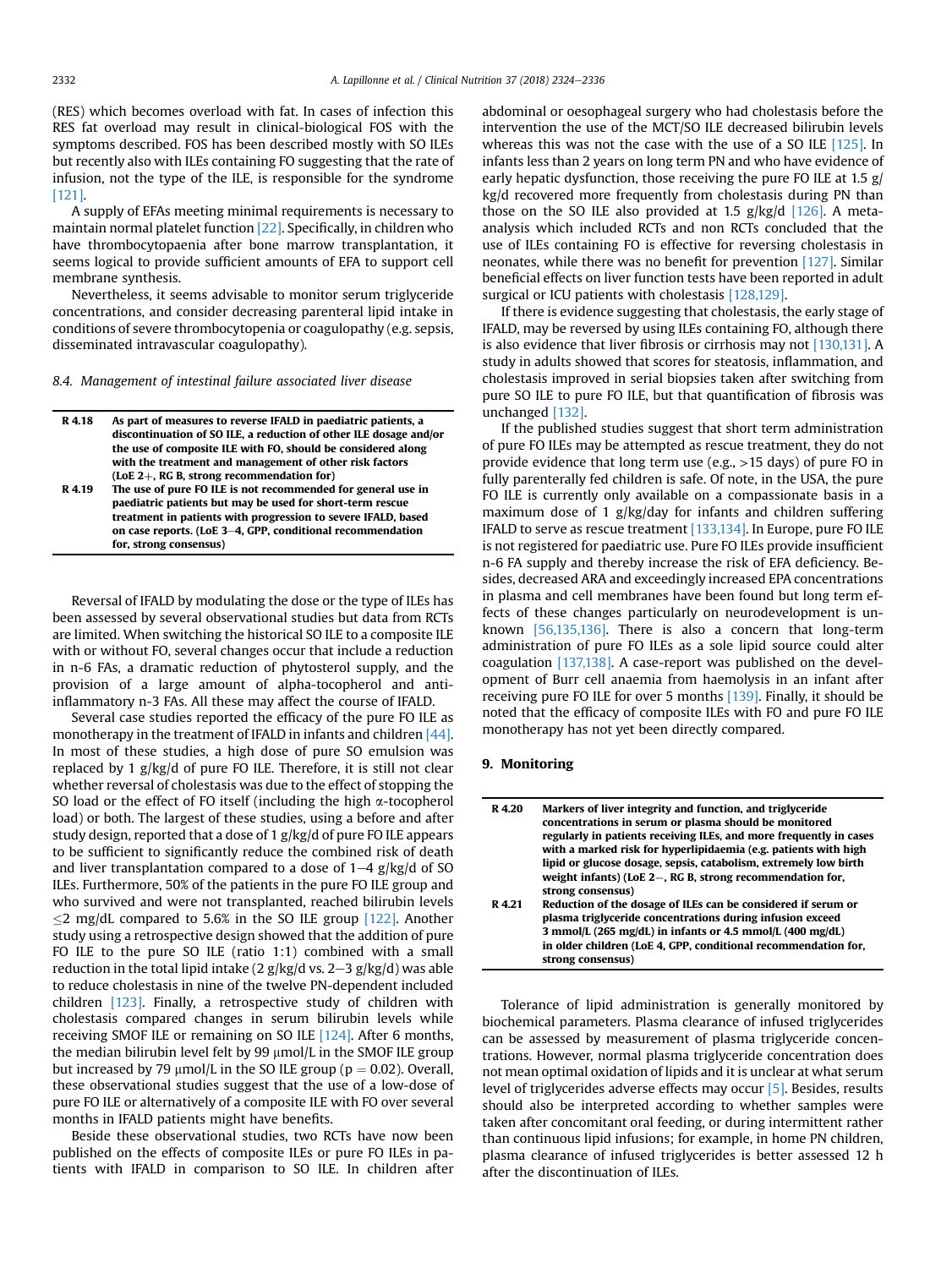<span id="page-9-0"></span>Hypertriglyceridaemia might occur because of lipogenesis due to providing too much glucose. In this case, glucose intake rather than lipid infusion should be reduced first. Hypertriglyceridaemia may also occur in patients with sepsis (see above). Preterm infants may be at a higher risk of hypertriglyceridaemia than older infants due to their relatively limited muscle and fat mass and therefore decreased hydrolytic capacity [22]. In infants fed human milk or formula, fasting triglyceride concentrations of  $1.7-2.3$  mmol/L  $(150-200 \text{ mg/dL})$  are frequently encountered. However, it seems reasonable to accept slightly higher triglyceride concentrations during lipid infusion as the upper limit in premature and term infants. In a recent study on early lipid administration to VLBW infants, the occurrence of hypertriglyceridaemia defined as >3 mmol/ L (265 mg/dL), a level when intake was reduced, was not associated with a higher prevalence of neonatal morbidities such as necrotizing enterocolitis, bronchopulmonary dysplasia, retinopathy of prematurity, and intraventricular haemorrhage [11]. In the absence of other evidence it seems advisable to reduce lipid infusions when concentrations exceed 3.0 mmol/L (265 mg/dL).

For older children, serum triglycerides concentrations of 3.4–4.5 mmol/L (300–400 mg/dL) may be acceptable based on the fact that lipoprotein lipase is saturated at around 4.5 mmol/L (400 mg/dL). Hypertriglyceridaemia is most likely to occur 4 h after an infusion is initiated. In malnourished patients, tolerance of intravenous ILEs might need to be monitored more frequently than suggested since these patients have slower rates of clearance that those who are not malnourished.

Checking serum triglyceride levels may be considered within approximately  $1-2$  days after initiation or adjustment of lipid infusion. Monitoring of serum triglycerides may thereafter be performed from weekly to monthly depending on the stability and history of the patient. In high risk patients (e.g. patients with high lipid or glucose dosage, sepsis, malnourishment, catabolism, extremely low birth weight infants, malnourished patients) there is a risk of hyperlipidaemia and more frequent monitoring is warranted. If plasma levels of triglycerides are above the limits defined according to age, lowering, not stopping the dosage is recommended.

Abnormal liver function has been reported in patients receiving PN both with and without ILEs. The relationship between cholestasis and ILEs has been described and manipulation of lipid dosages or switching between different lipids types have been among the most frequent strategies used in infants or children on PN with liver dysfunction. To guide treatment strategies, it is recommended to monitor liver enzymes and direct bilirubin concentrations two weeks after initiation of PN and weekly to monthly thereafter.

## Conflict of interest

None declared.

#### References

- [1] [Koletzko B, Goulet O, Hunt J, Krohn K, Shamir R. Guidelines on Paediatric](http://refhub.elsevier.com/S0261-5614(18)31165-8/sref1) [Parenteral Nutrition of the European Society of Paediatric Gastroenterology,](http://refhub.elsevier.com/S0261-5614(18)31165-8/sref1) [Hepatology and Nutrition \(ESPGHAN\) and the European Society for Clinical](http://refhub.elsevier.com/S0261-5614(18)31165-8/sref1) [Nutrition and Metabolism \(ESPEN\), supported by the European Society of](http://refhub.elsevier.com/S0261-5614(18)31165-8/sref1) [Paediatric Research \(ESPR\). J Pediatr Gastroenterol Nutr 2005;41\(Suppl. 2\):](http://refhub.elsevier.com/S0261-5614(18)31165-8/sref1)  $S1 - 87$  $S1 - 87$
- [2] [Krohn K, Koletzko B. Parenteral lipid emulsions in paediatrics. Curr Opin Clin](http://refhub.elsevier.com/S0261-5614(18)31165-8/sref2) [Nutr Metab Care 2006;9:319](http://refhub.elsevier.com/S0261-5614(18)31165-8/sref2)-[23.](http://refhub.elsevier.com/S0261-5614(18)31165-8/sref2)
- [3] [Lapillonne A. Enteral and parenteral lipid requirements of preterm infants.](http://refhub.elsevier.com/S0261-5614(18)31165-8/sref3) [World Rev Nutr Diet 2014;110:82](http://refhub.elsevier.com/S0261-5614(18)31165-8/sref3)-[98.](http://refhub.elsevier.com/S0261-5614(18)31165-8/sref3)
- [4] [Carpentier YA, Deckelbaum RJ. In vivo handling and metabolism of lipid](http://refhub.elsevier.com/S0261-5614(18)31165-8/sref4) [emulsions. World Rev Nutr Diet 2015;112:57](http://refhub.elsevier.com/S0261-5614(18)31165-8/sref4)–[62](http://refhub.elsevier.com/S0261-5614(18)31165-8/sref4).
- [Vlaardingerbroek H, van Goudoever JB. Intravenous lipids in preterm infants:](http://refhub.elsevier.com/S0261-5614(18)31165-8/sref5) [impact on laboratory and clinical outcomes and long-term consequences.](http://refhub.elsevier.com/S0261-5614(18)31165-8/sref5) [World Rev Nutr Diet 2015;112:71](http://refhub.elsevier.com/S0261-5614(18)31165-8/sref5)-[80.](http://refhub.elsevier.com/S0261-5614(18)31165-8/sref5)
- [6] [Wanten G, Beunk J, Naber A, Swinkels D. Tocopherol isoforms in parenteral](http://refhub.elsevier.com/S0261-5614(18)31165-8/sref6) lipid emulsions and neutrophil activation. Clin Nutr  $2002;21:417-22$ .
- [7] [Webb AN, Hardy P, Peterkin M, Lee O, Shalley H, Croft KD, et al. Tolerability](http://refhub.elsevier.com/S0261-5614(18)31165-8/sref7) [and safety of olive oil-based lipid emulsion in critically ill neonates: a blinded](http://refhub.elsevier.com/S0261-5614(18)31165-8/sref7) randomized trial. Nutrition  $2008;24:1057-64$ .
- [8] [Tomsits E, Pataki M, Tolgyesi A, Fekete G, Rischak K, Szollar L. Safety and](http://refhub.elsevier.com/S0261-5614(18)31165-8/sref8) effi[cacy of a lipid emulsion containing a mixture of soybean oil, medium](http://refhub.elsevier.com/S0261-5614(18)31165-8/sref8)chain triglycerides, olive oil, and fi[sh oil: a randomised, double-blind clin](http://refhub.elsevier.com/S0261-5614(18)31165-8/sref8)[ical trial in premature infants requiring parenteral nutrition. J Pediatr Gas](http://refhub.elsevier.com/S0261-5614(18)31165-8/sref8)[troenterol Nutr 2010;51:514](http://refhub.elsevier.com/S0261-5614(18)31165-8/sref8) $-21$  $-21$ .
- [9] [Lapillonne A, Groh-Wargo S, Gonzalez CH, Uauy R. Lipid needs of preterm](http://refhub.elsevier.com/S0261-5614(18)31165-8/sref9) [infants: updated recommendations. J Pediatr 2013;162:S37](http://refhub.elsevier.com/S0261-5614(18)31165-8/sref9)-[47.](http://refhub.elsevier.com/S0261-5614(18)31165-8/sref9)
- [10] [Koletzko B, Boey CCM, Campoy C, Carlson SE, Chang N, Guillermo-](http://refhub.elsevier.com/S0261-5614(18)31165-8/sref10)[Tuazon MA, et al. Current information and Asian perspectives on long-chain](http://refhub.elsevier.com/S0261-5614(18)31165-8/sref10) [polyunsaturated fatty acids in pregnancy, lactation and infancy. Systematic](http://refhub.elsevier.com/S0261-5614(18)31165-8/sref10) [review and practice recommendations from an Early Nutrition Academy](http://refhub.elsevier.com/S0261-5614(18)31165-8/sref10) workshop. Ann Nutr Metab  $2014:65:149-80$ .
- [11] [Vlaardingerbroek H, Vermeulen MJ, Rook D, van den Akker CH, Dorst K,](http://refhub.elsevier.com/S0261-5614(18)31165-8/sref11) Wattimena JL, et al. Safety and effi[cacy of early parenteral lipid and high](http://refhub.elsevier.com/S0261-5614(18)31165-8/sref11)[dose amino acid administration to very low birth weight infants. J Pediatr](http://refhub.elsevier.com/S0261-5614(18)31165-8/sref11) 2013:163:638-[44. e1-5.](http://refhub.elsevier.com/S0261-5614(18)31165-8/sref11)
- [12] [Simmer K, Rao SC. Early introduction of lipids to parenterally-fed preterm](http://refhub.elsevier.com/S0261-5614(18)31165-8/sref12) [infants. Cochrane Database Syst Rev 2005:CD005256.](http://refhub.elsevier.com/S0261-5614(18)31165-8/sref12)
- [13] [Vlaardingerbroek H, Veldhorst MA, Spronk S, van den Akker CH, van](http://refhub.elsevier.com/S0261-5614(18)31165-8/sref13) [Goudoever JB. Parenteral lipid administration to very-low-birth-weight](http://refhub.elsevier.com/S0261-5614(18)31165-8/sref13) [infants](http://refhub.elsevier.com/S0261-5614(18)31165-8/sref13)-[early introduction of lipids and use of new lipid emulsions: a sys](http://refhub.elsevier.com/S0261-5614(18)31165-8/sref13)[tematic review and meta-analysis. Am J Clin Nutr 2012;96:255](http://refhub.elsevier.com/S0261-5614(18)31165-8/sref13)-[68.](http://refhub.elsevier.com/S0261-5614(18)31165-8/sref13)
- [14] [Moyses HE, Johnson MJ, Leaf AA, Cornelius VR. Early parenteral nutrition and](http://refhub.elsevier.com/S0261-5614(18)31165-8/sref14) [growth outcomes in preterm infants: a systematic review and meta-analysis.](http://refhub.elsevier.com/S0261-5614(18)31165-8/sref14) [Am J Clin Nutr 2013;97:816](http://refhub.elsevier.com/S0261-5614(18)31165-8/sref14)-[26.](http://refhub.elsevier.com/S0261-5614(18)31165-8/sref14)
- [15] [Fischer CJ, Maucort-Boulch D, Essomo Megnier-Mbo CM, Remontet L,](http://refhub.elsevier.com/S0261-5614(18)31165-8/sref15) [Claris O. Early parenteral lipids and growth velocity in extremely-low-birth](http://refhub.elsevier.com/S0261-5614(18)31165-8/sref15)weight infants. Clin Nutr  $2014;33:502-8$ .
- [16] [Drenckpohl D, McConnell C, Gaffney S, Niehaus M, Macwan KS. Randomized](http://refhub.elsevier.com/S0261-5614(18)31165-8/sref16) [trial of very low birth weight infants receiving higher rates of infusion of](http://refhub.elsevier.com/S0261-5614(18)31165-8/sref16) [intravenous fat emulsions during the](http://refhub.elsevier.com/S0261-5614(18)31165-8/sref16) first week of life. Pediatrics 2008;122:  $743 - 51.$  $743 - 51.$  $743 - 51.$  $743 - 51.$
- [17] [dit Trolli SE, Kermorvant-Duchemin E, Huon C, Bremond-Gignac D,](http://refhub.elsevier.com/S0261-5614(18)31165-8/sref17) [Lapillonne A. Early lipid supply and neurological development at one year in](http://refhub.elsevier.com/S0261-5614(18)31165-8/sref17) [very low birth weight \(VLBW\) preterm infants. Early Hum Dev](http://refhub.elsevier.com/S0261-5614(18)31165-8/sref17) [2012;88\(Suppl. 1\):S25](http://refhub.elsevier.com/S0261-5614(18)31165-8/sref17)-[9](http://refhub.elsevier.com/S0261-5614(18)31165-8/sref17).
- [18] [Ibrahim HM, Jeroudi MA, Baier RJ, Dhanireddy R, Krouskop RW. Aggressive](http://refhub.elsevier.com/S0261-5614(18)31165-8/sref18) [early total parental nutrition in low-birth-weight infants. J Perinatol](http://refhub.elsevier.com/S0261-5614(18)31165-8/sref18) 2004:24:482-[6.](http://refhub.elsevier.com/S0261-5614(18)31165-8/sref18)
- [19] [Vlaardingerbroek H, Schierbeek H, Rook D, Vermeulen MJ, Dorst K, Vermes A,](http://refhub.elsevier.com/S0261-5614(18)31165-8/sref19) [et al. Albumin synthesis in very low birth weight infants is enhanced by early](http://refhub.elsevier.com/S0261-5614(18)31165-8/sref19) [parenteral lipid and high-dose amino acid administration. Clin Nutr 2016;35:](http://refhub.elsevier.com/S0261-5614(18)31165-8/sref19)  $344 - 50$  $344 - 50$  $344 - 50$
- [20] [Roelants JA, Vlaardingerbroek H, van den Akker CH, de Jonge RC, van](http://refhub.elsevier.com/S0261-5614(18)31165-8/sref20) [Goudoever JB, Vermeulen MJ. Two-year follow-up of a randomized](http://refhub.elsevier.com/S0261-5614(18)31165-8/sref20) [controlled nutrition intervention trial in very low-birth-weight infants.](http://refhub.elsevier.com/S0261-5614(18)31165-8/sref20) [J Parenter Enteral Nutr 2016. 148607116678196 \[Epub ahead of print\]](http://refhub.elsevier.com/S0261-5614(18)31165-8/sref20).
- [21] [Amin SB. Effect of free fatty acids on bilirubin-albumin binding af](http://refhub.elsevier.com/S0261-5614(18)31165-8/sref21)finity and [unbound bilirubin in premature infants. J Parenter Enteral Nutr 2010;34:](http://refhub.elsevier.com/S0261-5614(18)31165-8/sref21)  $414 - 20.$  $414 - 20.$  $414 - 20.$  $414 - 20.$
- [22] [Gregory K. Update on nutrition for preterm and full-term infants. J Obstet](http://refhub.elsevier.com/S0261-5614(18)31165-8/sref22) [Gynecol Neonatal Nurs 2005;34:98](http://refhub.elsevier.com/S0261-5614(18)31165-8/sref22)-[108](http://refhub.elsevier.com/S0261-5614(18)31165-8/sref22).
- [23] [Lewandowski AJ, Lazdam M, Davis E, Kylintireas I, Diesch J, Francis J, et al.](http://refhub.elsevier.com/S0261-5614(18)31165-8/sref23) [Short-term exposure to exogenous lipids in premature infants and long-term](http://refhub.elsevier.com/S0261-5614(18)31165-8/sref23) [changes in aortic and cardiac function. Arterioscler Thromb Vasc Biol](http://refhub.elsevier.com/S0261-5614(18)31165-8/sref23) [2011;31:2125](http://refhub.elsevier.com/S0261-5614(18)31165-8/sref23)-[35](http://refhub.elsevier.com/S0261-5614(18)31165-8/sref23).
- [24] [Shoji H, Hisata K, Suzuki M, Yoshikawa N, Suganuma H, Ohkawa N, et al.](http://refhub.elsevier.com/S0261-5614(18)31165-8/sref24) [Effects of parenteral soybean oil lipid emulsion on the long-chain poly](http://refhub.elsevier.com/S0261-5614(18)31165-8/sref24)unsaturated fatty acid profi[le in very-low-birth-weight infants. Acta Paediatr](http://refhub.elsevier.com/S0261-5614(18)31165-8/sref24) 2011:100:972-[6.](http://refhub.elsevier.com/S0261-5614(18)31165-8/sref24)
- [25] [Lehner F, Demmelmair H, Roschinger W, Decsi T, Szasz M, Adamovich K,](http://refhub.elsevier.com/S0261-5614(18)31165-8/sref25) [et al. Metabolic effects of intravenous LCT or MCT/LCT lipid emulsions in](http://refhub.elsevier.com/S0261-5614(18)31165-8/sref25) [preterm infants. J Lipid Res 2006;47:404](http://refhub.elsevier.com/S0261-5614(18)31165-8/sref25)-[11](http://refhub.elsevier.com/S0261-5614(18)31165-8/sref25).
- [26] [Deshpande GC, Simmer K, Mori T, Croft K. Parenteral lipid emulsions based](http://refhub.elsevier.com/S0261-5614(18)31165-8/sref26) [on olive oil compared with soybean oil in preterm \(](http://refhub.elsevier.com/S0261-5614(18)31165-8/sref26)<28 weeks' gestation) [neonates: a randomised controlled trial. J Pediatr Gastroenterol Nutr](http://refhub.elsevier.com/S0261-5614(18)31165-8/sref26)  $2009:49:619-25.$  $2009:49:619-25.$
- [27] [Waitzberg DL, Torrinhas RS. The complexity of prescribing intravenous lipid](http://refhub.elsevier.com/S0261-5614(18)31165-8/sref27) [emulsions. World Rev Nutr Diet 2015;112:150](http://refhub.elsevier.com/S0261-5614(18)31165-8/sref27)-[62](http://refhub.elsevier.com/S0261-5614(18)31165-8/sref27).
- [28] [Lapillonne A, Eleni dit Trolli S, Kermorvant-Duchemin E. Postnatal docosa](http://refhub.elsevier.com/S0261-5614(18)31165-8/sref28)hexaenoic acid defi[ciency is an inevitable consequence of current recom](http://refhub.elsevier.com/S0261-5614(18)31165-8/sref28)[mendations and practice in preterm infants. Neonatology 2010;98:397](http://refhub.elsevier.com/S0261-5614(18)31165-8/sref28)-[403](http://refhub.elsevier.com/S0261-5614(18)31165-8/sref28).
- [29] [Zhao Y, Wu Y, Pei J, Chen Z, Wang Q, Xiang B. Safety and ef](http://refhub.elsevier.com/S0261-5614(18)31165-8/sref29)ficacy of parenteral fi[sh oil-containing lipid emulsions in premature neonates: a](http://refhub.elsevier.com/S0261-5614(18)31165-8/sref29) [meta-analysis of randomized controlled trials. J Pediatr Gastroenterol Nutr](http://refhub.elsevier.com/S0261-5614(18)31165-8/sref29) 2015:60:708-[16.](http://refhub.elsevier.com/S0261-5614(18)31165-8/sref29)
- [30] [D'Ascenzo R, D'Egidio S, Angelini L, Bellagamba MP, Manna M, Pompilio A,](http://refhub.elsevier.com/S0261-5614(18)31165-8/sref30) [et al. Parenteral nutrition of preterm infants with a lipid emulsion containing](http://refhub.elsevier.com/S0261-5614(18)31165-8/sref30) 10% fi[sh oil: effect on plasma lipids and long-chain polyunsaturated fatty](http://refhub.elsevier.com/S0261-5614(18)31165-8/sref30) [acids. J Pediatr 2011;159:33](http://refhub.elsevier.com/S0261-5614(18)31165-8/sref30)-[38 e1](http://refhub.elsevier.com/S0261-5614(18)31165-8/sref30).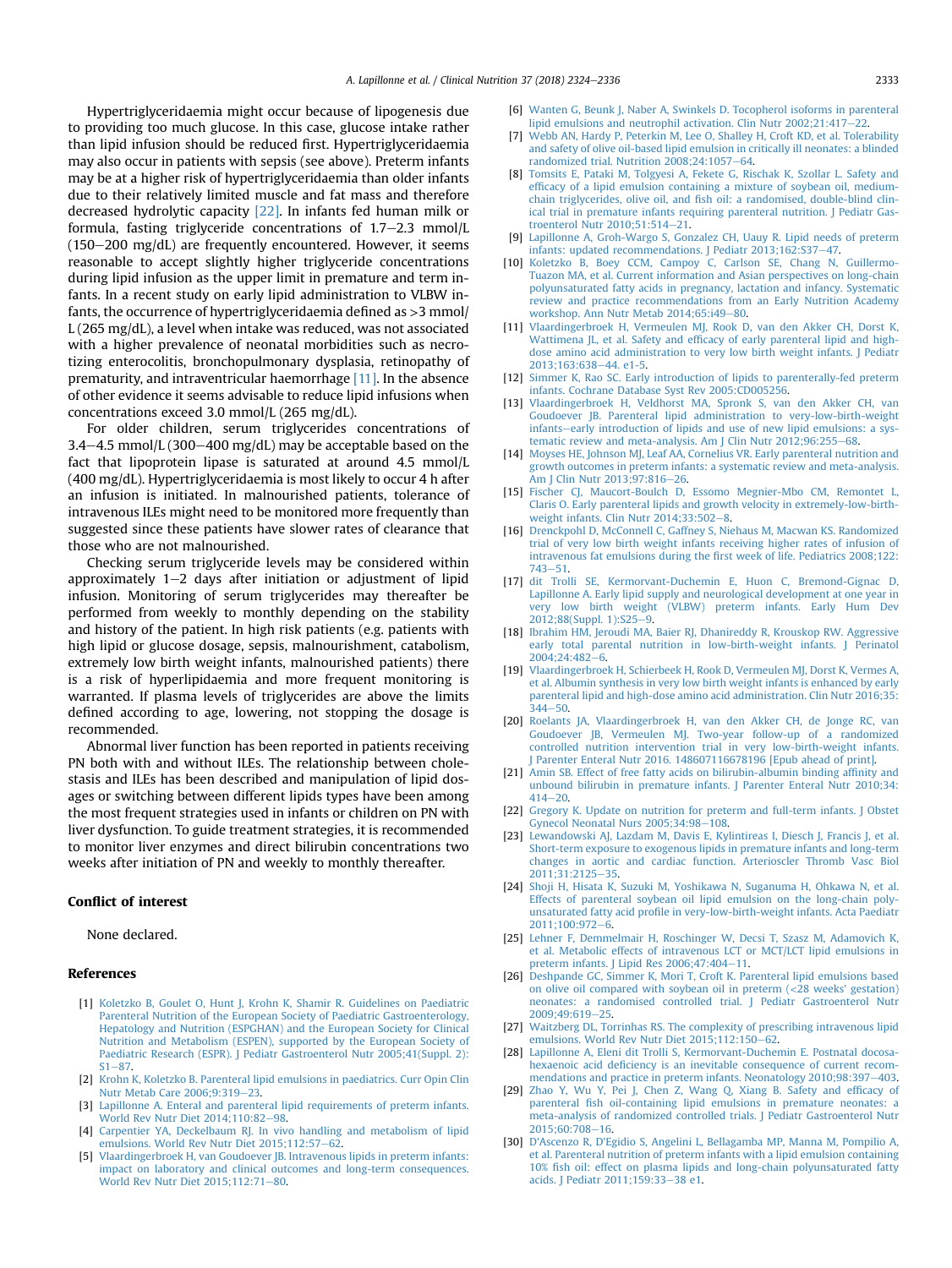- <span id="page-10-0"></span>[31] [Lapillonne A, Carlson SE. Polyunsaturated fatty acids and infant growth.](http://refhub.elsevier.com/S0261-5614(18)31165-8/sref31) Lipids  $2001;36:901-11$ .
- [32] [Gawecka A, Michalkiewicz J, Kornacka MK, Luckiewicz B, Kubiszewska I.](http://refhub.elsevier.com/S0261-5614(18)31165-8/sref32) [Immunologic properties differ in preterm infants fed olive oil vs soy-based](http://refhub.elsevier.com/S0261-5614(18)31165-8/sref32) [lipid emulsions during parenteral nutrition. J Parenter Enteral Nutr](http://refhub.elsevier.com/S0261-5614(18)31165-8/sref32)  $2008:32:448-53$
- [33] [Li X, Ying J, Zeng S, Li Y, Yang H, Shen L, et al. The effects of a short-term long](http://refhub.elsevier.com/S0261-5614(18)31165-8/sref33)[chain-triglyceride infusion on the postoperative immune function of pedi](http://refhub.elsevier.com/S0261-5614(18)31165-8/sref33)[atric patients receiving a gastrointestinal surgical procedure. J Parenter](http://refhub.elsevier.com/S0261-5614(18)31165-8/sref33) Enteral Nutr  $2008;32:72-7$  $2008;32:72-7$  $2008;32:72-7$ .
- [34] Pontes-Arruda A, Liu FX, Turpin RS, Mercaldi Cl, Hise M, Zaloga G, Blood[stream infections in patients receiving manufactured parenteral nutrition](http://refhub.elsevier.com/S0261-5614(18)31165-8/sref34) [with vs without lipids: is the use of lipids really deleterious? J Parenter](http://refhub.elsevier.com/S0261-5614(18)31165-8/sref34) Enteral Nutr  $2012.36:421-30$ .
- [35] [Kapoor V, Glover R, Malviya MN. Alternative lipid emulsions versus pure soy](http://refhub.elsevier.com/S0261-5614(18)31165-8/sref35) [oil based lipid emulsions for parenterally fed preterm infants. Cochrane](http://refhub.elsevier.com/S0261-5614(18)31165-8/sref35) [Database Syst Rev 2015;12:CD009172.](http://refhub.elsevier.com/S0261-5614(18)31165-8/sref35)
- [36] [Robinson DT, Carlson SE, Murthy K, Frost B, Li S, Caplan M. Docosahexaenoic](http://refhub.elsevier.com/S0261-5614(18)31165-8/sref36) [and arachidonic acid levels in extremely low birth weight infants with](http://refhub.elsevier.com/S0261-5614(18)31165-8/sref36)<br>[prolonged exposure to intravenous lipids. J Pediatr 2013;162:56](http://refhub.elsevier.com/S0261-5614(18)31165-8/sref36)–[61.](http://refhub.elsevier.com/S0261-5614(18)31165-8/sref36)
- [37] [Martin CR, Dasilva DA, Cluette-Brown JE, Dimonda C, Hamill A, Bhutta AQ,](http://refhub.elsevier.com/S0261-5614(18)31165-8/sref37) [et al. Decreased postnatal docosahexaenoic and arachidonic acid blood levels](http://refhub.elsevier.com/S0261-5614(18)31165-8/sref37) in premature infants are associated with neonatal morbidities. I Pediatr  $2011:159.743 - 9e1 - 2$
- [38] [Manzanares W, Langlois PL, Dhaliwal R, Lemieux M, Heyland DK. Intrave](http://refhub.elsevier.com/S0261-5614(18)31165-8/sref38)nous fi[sh oil lipid emulsions in critically ill patients: an updated systematic](http://refhub.elsevier.com/S0261-5614(18)31165-8/sref38) [review and meta-analysis. Crit Care 2015;19:167.](http://refhub.elsevier.com/S0261-5614(18)31165-8/sref38)
- [39] [Pradelli L, Mayer K, Muscaritoli M, Heller AR. n-3 fatty acid-enriched](http://refhub.elsevier.com/S0261-5614(18)31165-8/sref39) [parenteral nutrition regimens in elective surgical and ICU patients: a](http://refhub.elsevier.com/S0261-5614(18)31165-8/sref39) [meta-analysis. Crit Care 2012;16:R184](http://refhub.elsevier.com/S0261-5614(18)31165-8/sref39).
- [40] [Finn KL, Chung M, Rothpletz-Puglia P, Byham-Gray L. Impact of providing a](http://refhub.elsevier.com/S0261-5614(18)31165-8/sref40) [combination lipid emulsion compared with a standard soybean oil lipid](http://refhub.elsevier.com/S0261-5614(18)31165-8/sref40) [emulsion in children receiving parenteral nutrition: a systematic review and](http://refhub.elsevier.com/S0261-5614(18)31165-8/sref40) [meta-analysis. J Parenter Enteral Nutr 2015;39:656](http://refhub.elsevier.com/S0261-5614(18)31165-8/sref40)-[67.](http://refhub.elsevier.com/S0261-5614(18)31165-8/sref40)
- [41] [Goulet OJ. Intestinal failure-associated liver disease and the use of](http://refhub.elsevier.com/S0261-5614(18)31165-8/sref41) fish oil[based lipid emulsions. World Rev Nutr Diet 2015;112:90](http://refhub.elsevier.com/S0261-5614(18)31165-8/sref41)-[114](http://refhub.elsevier.com/S0261-5614(18)31165-8/sref41).
- [42] [Lacaille F, Gupte G, Colomb V, D'Antiga L, Hartman C, Hojsak I, et al. Intestinal](http://refhub.elsevier.com/S0261-5614(18)31165-8/sref42) [failure-associated liver disease: a position paper of the ESPGHAN working](http://refhub.elsevier.com/S0261-5614(18)31165-8/sref42) [group of intestinal failure and intestinal transplantation. J Pediatr Gastro-](http://refhub.elsevier.com/S0261-5614(18)31165-8/sref42)enterol Nutr 2015:60:272-[83.](http://refhub.elsevier.com/S0261-5614(18)31165-8/sref42)
- [43] [Goulet O, Joly F, Corriol O, Colomb-Jung V. Some new insights in intestinal](http://refhub.elsevier.com/S0261-5614(18)31165-8/sref43) [failure-associated liver disease. Curr Opin Organ Transplant 2009;14:](http://refhub.elsevier.com/S0261-5614(18)31165-8/sref43)  $256 - 61$  $256 - 61$
- [44] [Hojsak I, Colomb V, Braegger C, Bronsky J, Campoy C, Domellof M, et al.,](http://refhub.elsevier.com/S0261-5614(18)31165-8/sref44) [ESPGHAN Committee on Nutrition Position Paper. Intravenous lipid emul](http://refhub.elsevier.com/S0261-5614(18)31165-8/sref44)[sions and risk of hepatotoxicity in infants and children: a systematic review](http://refhub.elsevier.com/S0261-5614(18)31165-8/sref44) [and meta-analysis. J Pediatr Gastroenterol Nutr 2016;62:776](http://refhub.elsevier.com/S0261-5614(18)31165-8/sref44)-[92.](http://refhub.elsevier.com/S0261-5614(18)31165-8/sref44)
- [45] [Colomb V, Jobert-Giraud A, Lacaille F, Goulet O, Fournet JC, Ricour C. Role of](http://refhub.elsevier.com/S0261-5614(18)31165-8/sref45) [lipid emulsions in cholestasis associated with long-term parenteral nutrition](http://refhub.elsevier.com/S0261-5614(18)31165-8/sref45) in children. J Parenter Enteral Nutr  $2000;24:345-50$ .
- [46] [Diamond IR, de Silva NT, Tomlinson GA, Pencharz PB, Feldman BM,](http://refhub.elsevier.com/S0261-5614(18)31165-8/sref46) [Moore AM, et al. The role of parenteral lipids in the development of](http://refhub.elsevier.com/S0261-5614(18)31165-8/sref46) [advanced intestinal failure-associated liver disease in infants: a multiple](http://refhub.elsevier.com/S0261-5614(18)31165-8/sref46)[variable analysis. J Parenter Enteral Nutr 2011;35:596](http://refhub.elsevier.com/S0261-5614(18)31165-8/sref46)-[602.](http://refhub.elsevier.com/S0261-5614(18)31165-8/sref46)
- [47] [Koletzko B, Goulet O. Fish oil containing intravenous lipid emulsions in](http://refhub.elsevier.com/S0261-5614(18)31165-8/sref47) [parenteral nutrition-associated cholestatic liver disease. Curr Opin Clin Nutr](http://refhub.elsevier.com/S0261-5614(18)31165-8/sref47) [Metab Care 2010;13:321](http://refhub.elsevier.com/S0261-5614(18)31165-8/sref47)-[6](http://refhub.elsevier.com/S0261-5614(18)31165-8/sref47).
- [48] [Sanchez SE, Braun LP, Mercer LD, Sherrill M, Stevens J, Javid PJ. The effect of](http://refhub.elsevier.com/S0261-5614(18)31165-8/sref48) [lipid restriction on the prevention of parenteral nutrition-associated chole](http://refhub.elsevier.com/S0261-5614(18)31165-8/sref48)[stasis in surgical infants. J Pediatr Surg 2013;48:573](http://refhub.elsevier.com/S0261-5614(18)31165-8/sref48)-[8.](http://refhub.elsevier.com/S0261-5614(18)31165-8/sref48)
- [49] [Rollins MD, Ward RM, Jackson WD, Mulroy CW, Spencer CP, Ying J, et al.](http://refhub.elsevier.com/S0261-5614(18)31165-8/sref49) [Effect of decreased parenteral soybean lipid emulsion on hepatic function in](http://refhub.elsevier.com/S0261-5614(18)31165-8/sref49) [infants at risk for parenteral nutrition-associated liver disease: a pilot study.](http://refhub.elsevier.com/S0261-5614(18)31165-8/sref49) Pediatr Surg 2013;48:1348-[56.](http://refhub.elsevier.com/S0261-5614(18)31165-8/sref49)
- [50] [Levit OL, Calkins KL, Gibson LC, Kelley-Quon L, Robinson DT, Elashoff DA,](http://refhub.elsevier.com/S0261-5614(18)31165-8/sref50) [et al. Low-dose intravenous soybean oil emulsion for prevention of chole](http://refhub.elsevier.com/S0261-5614(18)31165-8/sref50)[stasis in preterm neonates. J Parenter Enteral Nutr 2016;40:374](http://refhub.elsevier.com/S0261-5614(18)31165-8/sref50)-[82.](http://refhub.elsevier.com/S0261-5614(18)31165-8/sref50)
- [51] [Nehra D, Fallon EM, Carlson SJ, Potemkin AK, Hevelone ND, Mitchell PD, et al.](http://refhub.elsevier.com/S0261-5614(18)31165-8/sref51) [Provision of a soy-based intravenous lipid emulsion at 1 g/kg/d does not](http://refhub.elsevier.com/S0261-5614(18)31165-8/sref51) [prevent cholestasis in neonates. J Parenter Enteral Nutr 2013;37:498](http://refhub.elsevier.com/S0261-5614(18)31165-8/sref51)-[505.](http://refhub.elsevier.com/S0261-5614(18)31165-8/sref51)
- [52] [Ong ML, Purdy IB, Levit OL, Robinson DT, Grogan T, Flores M, et al. Two-year](http://refhub.elsevier.com/S0261-5614(18)31165-8/sref52) [neurodevelopment and growth outcomes for preterm neonates who](http://refhub.elsevier.com/S0261-5614(18)31165-8/sref52) [received low-dose intravenous soybean oil. J Parenter Enteral Nutr 2018;42:](http://refhub.elsevier.com/S0261-5614(18)31165-8/sref52)  $352 - 60.$  $352 - 60.$  $352 - 60.$
- [53] [Pawlik D, Lauterbach R, Walczak M, Hurkala J, Sherman MP. Fish-oil fat](http://refhub.elsevier.com/S0261-5614(18)31165-8/sref53) [emulsion supplementation reduces the risk of retinopathy in very low birth](http://refhub.elsevier.com/S0261-5614(18)31165-8/sref53) [weight infants: a prospective, randomized study. J Parenter Enteral Nutr](http://refhub.elsevier.com/S0261-5614(18)31165-8/sref53) [2013;38:711](http://refhub.elsevier.com/S0261-5614(18)31165-8/sref53)-[6](http://refhub.elsevier.com/S0261-5614(18)31165-8/sref53).
- [54] [Uthaya S, Liu X, Babalis D, Dore CJ, Warwick J, Bell J, et al. Nutritional eval](http://refhub.elsevier.com/S0261-5614(18)31165-8/sref54)[uation and optimisation in neonates: a randomized, double-blind controlled](http://refhub.elsevier.com/S0261-5614(18)31165-8/sref54) [trial of amino acid regimen and intravenous lipid composition in preterm](http://refhub.elsevier.com/S0261-5614(18)31165-8/sref54) [parenteral nutrition. Am J Clin Nutr 2016;103:1443](http://refhub.elsevier.com/S0261-5614(18)31165-8/sref54)-[52.](http://refhub.elsevier.com/S0261-5614(18)31165-8/sref54)
- [55] [Hartman C, Ben-Artzi E, Berkowitz D, Elhasid R, Lajterer N, Postovski S, et al.](http://refhub.elsevier.com/S0261-5614(18)31165-8/sref55) [Olive oil-based intravenous lipid emulsion in pediatric patients undergoing](http://refhub.elsevier.com/S0261-5614(18)31165-8/sref55)

[bone marrow transplantation: a short-term prospective controlled trial. Clin](http://refhub.elsevier.com/S0261-5614(18)31165-8/sref55) [Nutr 2009;28:631](http://refhub.elsevier.com/S0261-5614(18)31165-8/sref55)-[5](http://refhub.elsevier.com/S0261-5614(18)31165-8/sref55).

- [56] [Nehra D, Fallon EM, Potemkin AK, Voss SD, Mitchell PD, Valim C, et al.](http://refhub.elsevier.com/S0261-5614(18)31165-8/sref56) [A comparison of 2 intravenous lipid emulsions: interim analysis of a ran](http://refhub.elsevier.com/S0261-5614(18)31165-8/sref56)[domized controlled trial. J Parenter Enteral Nutr 2014;38:693](http://refhub.elsevier.com/S0261-5614(18)31165-8/sref56)-[701.](http://refhub.elsevier.com/S0261-5614(18)31165-8/sref56)
- [57] [Goulet O, de Potter S, Antebi H, Driss F, Colomb V, Bereziat G, et al. Long-term](http://refhub.elsevier.com/S0261-5614(18)31165-8/sref57) effi[cacy and safety of a new olive oil-based intravenous fat emulsion in](http://refhub.elsevier.com/S0261-5614(18)31165-8/sref57) [pediatric patients: a double-blind randomized study. Am J Clin Nutr](http://refhub.elsevier.com/S0261-5614(18)31165-8/sref57)  $1999:70:338 - 45.$  $1999:70:338 - 45.$
- [58] [Goulet O, Antebi H, Wolf C, Talbotec C, Alcindor LG, Corriol O, et al. A new](http://refhub.elsevier.com/S0261-5614(18)31165-8/sref58) [intravenous fat emulsion containing soybean oil, medium-chain tri](http://refhub.elsevier.com/S0261-5614(18)31165-8/sref58)glycerides, olive oil, and fi[sh oil: a single-center, double-blind randomized](http://refhub.elsevier.com/S0261-5614(18)31165-8/sref58) study on effi[cacy and safety in pediatric patients receiving home parenteral](http://refhub.elsevier.com/S0261-5614(18)31165-8/sref58) nutrition. J Parenter Enteral Nutr  $2010:34:485-95$ .
- [59] [Diamond IR, Grant RC, Pencharz PB, de Silva N, Feldman BM, Fitzgerald P,](http://refhub.elsevier.com/S0261-5614(18)31165-8/sref59) [et al. Preventing the progression of intestinal failure-associated liver disease](http://refhub.elsevier.com/S0261-5614(18)31165-8/sref59) [in infants using a composite lipid emulsion: a pilot randomized controlled](http://refhub.elsevier.com/S0261-5614(18)31165-8/sref59) trial of SMOF lipid. J Parenter Enteral Nutr  $2017:41:866-77$ .
- [60] [Lapillonne A, Moltu SJ. Long-chain polyunsaturated fatty acids and clinical](http://refhub.elsevier.com/S0261-5614(18)31165-8/sref60) [outcomes of preterm infants. Ann Nutr Metab 2016;69\(Suppl. 1\):35](http://refhub.elsevier.com/S0261-5614(18)31165-8/sref60)-[44.](http://refhub.elsevier.com/S0261-5614(18)31165-8/sref60)
- [61] [Koksal N, Kavurt AV, Cetinkaya M, Ozarda Y, Ozkan H. Comparison of lipid](http://refhub.elsevier.com/S0261-5614(18)31165-8/sref61) [emulsions on antioxidant capacity in preterm infants receiving parenteral](http://refhub.elsevier.com/S0261-5614(18)31165-8/sref61) nutrition. Pediatr Int  $2011;53:562-6$  $2011;53:562-6$  $2011;53:562-6$ .
- [62] [Roggero P, Mosca F, Gianni ML, Orsi A, Amato O, Migliorisi E, et al. F2](http://refhub.elsevier.com/S0261-5614(18)31165-8/sref62) [isoprostanes and total radical-trapping antioxidant potential in preterm in](http://refhub.elsevier.com/S0261-5614(18)31165-8/sref62)fants receiving parenteral lipid emulsions. Nutrition  $2010;26:551-5$  $2010;26:551-5$  $2010;26:551-5$ .
- [63] [Savini S, D'Ascenzo R, Biagetti C, Serpentini G, Pompilio A, Bartoli A, et al. The](http://refhub.elsevier.com/S0261-5614(18)31165-8/sref63) [effect of 5 intravenous lipid emulsions on plasma phytosterols in preterm](http://refhub.elsevier.com/S0261-5614(18)31165-8/sref63) [infants receiving parenteral nutrition: a randomized clinical trial. Am J Clin](http://refhub.elsevier.com/S0261-5614(18)31165-8/sref63) Nutr 2013:9[8](http://refhub.elsevier.com/S0261-5614(18)31165-8/sref63):312-8.
- [64] [Xu Z, Harvey KA, Pavlina T, Dutot G, Hise M, Zaloga GP, et al. Steroidal](http://refhub.elsevier.com/S0261-5614(18)31165-8/sref64) [compounds in commercial parenteral lipid emulsions. Nutrients 2012;4:](http://refhub.elsevier.com/S0261-5614(18)31165-8/sref64)  $904 - 21.$  $904 - 21.$  $904 - 21.$
- [65] [Vasudevan C, Johnson K, Miall LS, Thompson D, Puntis J. The effect of](http://refhub.elsevier.com/S0261-5614(18)31165-8/sref65) [parenteral lipid emulsions on pulmonary hemodynamics and eicosanoid](http://refhub.elsevier.com/S0261-5614(18)31165-8/sref65) [metabolites in preterm infants: a pilot study. Nutr Clin Pract 2013;28:753](http://refhub.elsevier.com/S0261-5614(18)31165-8/sref65)-[7](http://refhub.elsevier.com/S0261-5614(18)31165-8/sref65).
- [66] [van Kempen AA, van der Crabben SN, Ackermans MT, Endert E, Kok JH,](http://refhub.elsevier.com/S0261-5614(18)31165-8/sref66) [Sauerwein HP. Stimulation of gluconeogenesis by intravenous lipids in](http://refhub.elsevier.com/S0261-5614(18)31165-8/sref66) [preterm infants: response depends on fatty acid pro](http://refhub.elsevier.com/S0261-5614(18)31165-8/sref66)file. Am J Physiol Endocrinol Metab  $2006:290:E723-30$ .
- [67] [Vlaardingerbroek H, Vermeulen MJ, Carnielli VP, Vaz FM, van den Akker CH,](http://refhub.elsevier.com/S0261-5614(18)31165-8/sref67) [van Goudoever JB. Growth and fatty acid pro](http://refhub.elsevier.com/S0261-5614(18)31165-8/sref67)files of VLBW infants receiving a [multicomponent lipid emulsion from birth. J Pediatr Gastroenterol Nutr](http://refhub.elsevier.com/S0261-5614(18)31165-8/sref67) 2014:58:417-[27.](http://refhub.elsevier.com/S0261-5614(18)31165-8/sref67)
- [68] [Pawlik D, Lauterbach R, Turyk E. Fish-oil fat emulsion supplementation may](http://refhub.elsevier.com/S0261-5614(18)31165-8/sref68) [reduce the risk of severe retinopathy in VLBW infants. Pediatrics 2011;127:](http://refhub.elsevier.com/S0261-5614(18)31165-8/sref68)  $223 - 8$  $223 - 8$
- [69] [Beken S, Dilli D, Fettah ND, Kabatas EU, Zenciroglu A, Okumus N. The in](http://refhub.elsevier.com/S0261-5614(18)31165-8/sref69)fluence of fi[sh-oil lipid emulsions on retinopathy of prematurity in very low](http://refhub.elsevier.com/S0261-5614(18)31165-8/sref69) [birth weight infants: a randomized controlled trial. Early Hum Dev 2014;90:](http://refhub.elsevier.com/S0261-5614(18)31165-8/sref69)  $27 - 31.$  $27 - 31.$  $27 - 31.$
- [70] [Skouroliakou M, Konstantinou D, Koutri K, Kakavelaki C, Stathopoulou M,](http://refhub.elsevier.com/S0261-5614(18)31165-8/sref70) [Antoniadi M, et al. A double-blind, randomized clinical trial of the effect of](http://refhub.elsevier.com/S0261-5614(18)31165-8/sref70) [omega-3 fatty acids on the oxidative stress of preterm neonates fed through](http://refhub.elsevier.com/S0261-5614(18)31165-8/sref70) [parenteral nutrition. Eur J Clin Nutr 2010;64:940](http://refhub.elsevier.com/S0261-5614(18)31165-8/sref70)-[7](http://refhub.elsevier.com/S0261-5614(18)31165-8/sref70).
- [71] [Skouroliakou M, Konstantinou D, Agakidis C, Delikou N, Koutri K,](http://refhub.elsevier.com/S0261-5614(18)31165-8/sref71) [Antoniadi M, et al. Cholestasis, bronchopulmonary dysplasia, and lipid pro](http://refhub.elsevier.com/S0261-5614(18)31165-8/sref71)fi[le in preterm infants receiving MCT/omega-3-PUFA-containing or soybean](http://refhub.elsevier.com/S0261-5614(18)31165-8/sref71)[based lipid emulsions. Nutr Clin Pract 2012;27:817](http://refhub.elsevier.com/S0261-5614(18)31165-8/sref71)-[24.](http://refhub.elsevier.com/S0261-5614(18)31165-8/sref71)
- [72] [Martin CR, Zaman MM, Gilkey C, Salguero MV, Hasturk H, Kantarci A, et al.](http://refhub.elsevier.com/S0261-5614(18)31165-8/sref72) [Resolvin D1 and lipoxin A4 improve alveolarization and normalize septal](http://refhub.elsevier.com/S0261-5614(18)31165-8/sref72) [wall thickness in a neonatal murine model of hyperoxia-induced lung injury.](http://refhub.elsevier.com/S0261-5614(18)31165-8/sref72) [PLoS One 2014;9:e98773](http://refhub.elsevier.com/S0261-5614(18)31165-8/sref72).
- [73] [Biagetti C, Vedovelli L, Savini S, Simonato M, D'Ascenzo R, Pompilio A, et al.](http://refhub.elsevier.com/S0261-5614(18)31165-8/sref73) [Double blind exploratory study on de novo lipogenesis in preterm infants on](http://refhub.elsevier.com/S0261-5614(18)31165-8/sref73) [parenteral nutrition with a lipid emulsion containing 10%](http://refhub.elsevier.com/S0261-5614(18)31165-8/sref73) fish oil. Clin Nutr  $2016;35:337-43.$  $2016;35:337-43.$  $2016;35:337-43.$
- [74] [Larsen BM, Field CJ, Leong AY, Goonewardene LA, Van Aerde JE, Joffe AR, et al.](http://refhub.elsevier.com/S0261-5614(18)31165-8/sref74) [Pretreatment with an intravenous lipid emulsion increases plasma eicosa](http://refhub.elsevier.com/S0261-5614(18)31165-8/sref74)[pentanoic acid and downregulates leukotriene b4, procalcitonin, and](http://refhub.elsevier.com/S0261-5614(18)31165-8/sref74) [lymphocyte concentrations after open heart surgery in infants. J Parenter](http://refhub.elsevier.com/S0261-5614(18)31165-8/sref74) [Enteral Nutr 2015;39:171](http://refhub.elsevier.com/S0261-5614(18)31165-8/sref74)-[9](http://refhub.elsevier.com/S0261-5614(18)31165-8/sref74).
- [75] [Baena-Gomez MA, Aguilar MJ, Mesa MD, Navero JL, Gil-Campos M. Changes](http://refhub.elsevier.com/S0261-5614(18)31165-8/sref75) [in antioxidant defense system using different lipid emulsions in parenteral](http://refhub.elsevier.com/S0261-5614(18)31165-8/sref75) [nutrition in children after hematopoietic stem cell transplantation. Nutrients](http://refhub.elsevier.com/S0261-5614(18)31165-8/sref75) [2015;7:7242](http://refhub.elsevier.com/S0261-5614(18)31165-8/sref75)-[55.](http://refhub.elsevier.com/S0261-5614(18)31165-8/sref75)
- [76] [Baena-Gomez MA, de la Torre-Aguilar MJ, Aguilera-Garcia CM, Olza J, Perez-](http://refhub.elsevier.com/S0261-5614(18)31165-8/sref76)Navero JL, Gil-Campos M. Infl[ammatory response using different lipid](http://refhub.elsevier.com/S0261-5614(18)31165-8/sref76) [parenteral nutrition formulas in children after hematopoietic stem cell](http://refhub.elsevier.com/S0261-5614(18)31165-8/sref76) [transplantation. Nutr Cancer 2016;68:804](http://refhub.elsevier.com/S0261-5614(18)31165-8/sref76)-[10](http://refhub.elsevier.com/S0261-5614(18)31165-8/sref76).
- [77] [Skouroliakou M, Konstantinou D, Agakidis C, Kaliora A, Kalogeropoulos N,](http://refhub.elsevier.com/S0261-5614(18)31165-8/sref77) [Massara P, et al. Parenteral MCT/omega-3 polyunsaturated fatty acid](http://refhub.elsevier.com/S0261-5614(18)31165-8/sref77)[enriched intravenous fat emulsion is associated with cytokine and fatty](http://refhub.elsevier.com/S0261-5614(18)31165-8/sref77) acid profi[les consistent with attenuated in](http://refhub.elsevier.com/S0261-5614(18)31165-8/sref77)flammatory response in preterm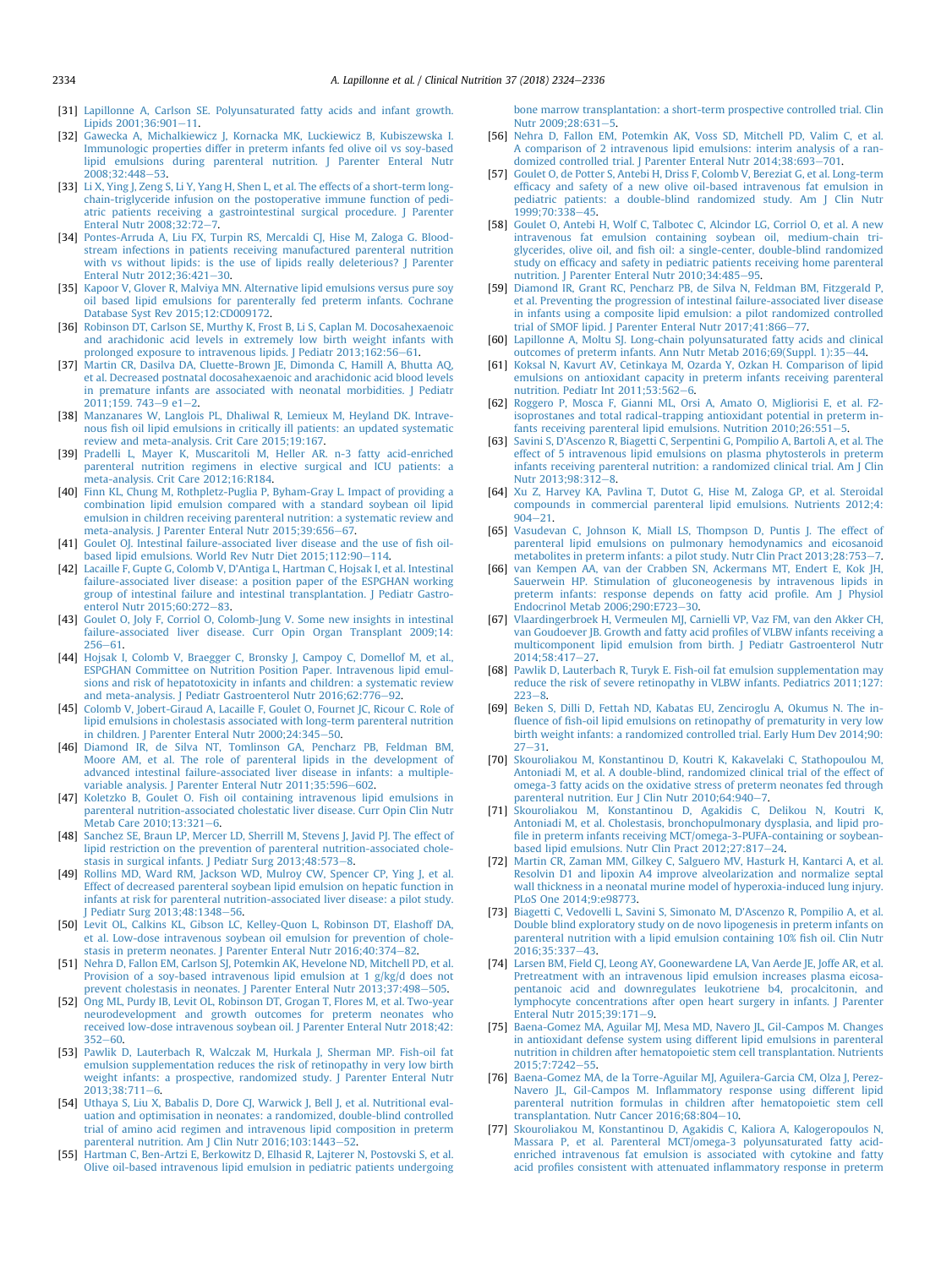<span id="page-11-0"></span>[neonates: a randomized, double-blind clinical trial. Nutr Clin Pract 2016;31:](http://refhub.elsevier.com/S0261-5614(18)31165-8/sref77)  $235 - 44$  $235 - 44$  $235 - 44$ 

- [78] [Laborie S, Denis A, Dassieu G, Bedu A, Tourneux P, Pinquier D, et al. Shielding](http://refhub.elsevier.com/S0261-5614(18)31165-8/sref78) [parenteral nutrition solutions from light: a randomized controlled trial.](http://refhub.elsevier.com/S0261-5614(18)31165-8/sref78) Parenter Enteral Nutr 2015;39:729 $-37$ .
- [79] [Khashu M, Harrison A, Lalari V, Gow A, Lavoie JC, Chessex P. Photoprotection](http://refhub.elsevier.com/S0261-5614(18)31165-8/sref79) [of parenteral nutrition enhances advancement of minimal enteral nutrition](http://refhub.elsevier.com/S0261-5614(18)31165-8/sref79) in preterm infants. Semin Perinatol  $2006;30:139-45$ .
- [80] [Stritzke A, Turcot V, Rouleau T, Lavoie JC, Chessex P. In](http://refhub.elsevier.com/S0261-5614(18)31165-8/sref80)fluence of shielding [TPN from photooxidation on the number of early blood transfusions in ELBW](http://refhub.elsevier.com/S0261-5614(18)31165-8/sref80) premature neonates. I Pediatr Gastroenterol Nutr 2012:55:398–[402](http://refhub.elsevier.com/S0261-5614(18)31165-8/sref80).
- [81] [Khashu M, Harrison A, Lalari V, Lavoie JC, Chessex P. Impact of shielding](http://refhub.elsevier.com/S0261-5614(18)31165-8/sref81) [parenteral nutrition from light on routine monitoring of blood glucose and](http://refhub.elsevier.com/S0261-5614(18)31165-8/sref81) [triglyceride levels in preterm neonates. Arch Dis Child Fetal Neonatal Ed](http://refhub.elsevier.com/S0261-5614(18)31165-8/sref81)  $2009:94:FT11-5$  $2009:94:FT11-5$ .
- [82] [Nakanishi-Ueda T, Majima HJ, Watanabe K, Ueda T, Indo HP, Suenaga S, et al.](http://refhub.elsevier.com/S0261-5614(18)31165-8/sref82) [Blue LED light exposure develops intracellular reactive oxygen species, lipid](http://refhub.elsevier.com/S0261-5614(18)31165-8/sref82) [peroxidation, and subsequent cellular injuries in cultured bovine retinal](http://refhub.elsevier.com/S0261-5614(18)31165-8/sref82) pigment epithelial cells. Free Radic Res 2013:47:774–[80](http://refhub.elsevier.com/S0261-5614(18)31165-8/sref82).
- [83] [Roehlecke C, Schumann U, Ader M, Brunssen C, Bramke S, Morawietz H, et al.](http://refhub.elsevier.com/S0261-5614(18)31165-8/sref83) [Stress reaction in outer segments of photoreceptors after blue light irradi](http://refhub.elsevier.com/S0261-5614(18)31165-8/sref83)[ation. PLoS One 2013;8:e71570](http://refhub.elsevier.com/S0261-5614(18)31165-8/sref83).
- [84] [Chessex P, Laborie S, Lavoie JC, Rouleau T. Photoprotection of solutions of](http://refhub.elsevier.com/S0261-5614(18)31165-8/sref84) [parenteral nutrition decreases the infused load as well as the urinary](http://refhub.elsevier.com/S0261-5614(18)31165-8/sref84) [excretion of peroxides in premature infants. Semin Perinatol 2001;25:55](http://refhub.elsevier.com/S0261-5614(18)31165-8/sref84)-[9](http://refhub.elsevier.com/S0261-5614(18)31165-8/sref84).
- [85] [Miloudi K, Comte B, Rouleau T, Montoudis A, Levy E, Lavoie JC. The mode of](http://refhub.elsevier.com/S0261-5614(18)31165-8/sref85) [administration of total parenteral nutrition and nature of lipid content in](http://refhub.elsevier.com/S0261-5614(18)31165-8/sref85)fl[uence the generation of peroxides and aldehydes. Clin Nutr 2012;31:](http://refhub.elsevier.com/S0261-5614(18)31165-8/sref85)  $526 - 34$  $526 - 34$  $526 - 34$
- [86] [Bassiouny MR, Almarsafawy H, Abdel-Hady H, Nasef N, Hammad TA, Aly H.](http://refhub.elsevier.com/S0261-5614(18)31165-8/sref86) [A randomized controlled trial on parenteral nutrition, oxidative stress, and](http://refhub.elsevier.com/S0261-5614(18)31165-8/sref86) [chronic lung diseases in preterm infants. J Pediatr Gastroenterol Nutr](http://refhub.elsevier.com/S0261-5614(18)31165-8/sref86)  $2009.48.363 - 9$  $2009.48.363 - 9$  $2009.48.363 - 9$
- [87] [Jalabert A, Grand A, Steghens JP, Barbotte E, Pigue C, Picaud JC. Lipid per](http://refhub.elsevier.com/S0261-5614(18)31165-8/sref87)[oxidation in all-in-one admixtures for preterm neonates: impact of amount](http://refhub.elsevier.com/S0261-5614(18)31165-8/sref87) [of lipid, type of lipid emulsion and delivery condition. Acta Paediatr](http://refhub.elsevier.com/S0261-5614(18)31165-8/sref87) [2011;100:1200](http://refhub.elsevier.com/S0261-5614(18)31165-8/sref87)-[5](http://refhub.elsevier.com/S0261-5614(18)31165-8/sref87).
- [88] [Chessex P, Laborie S, Nasef N, Masse B, Lavoie JC. Shielding parenteral](http://refhub.elsevier.com/S0261-5614(18)31165-8/sref88) [nutrition from light improves survival rate in premature infants: a meta](http://refhub.elsevier.com/S0261-5614(18)31165-8/sref88)analysis. J Parenter Enteral Nutr  $2017:41:378-83$ .
- [89] [Lapillonne A, Fellous L, Kermorvant-Duchemin E. Use of parenteral lipid](http://refhub.elsevier.com/S0261-5614(18)31165-8/sref89) [emulsions in French neonatal ICUs. Nutr Clin Pract 2011;26:672](http://refhub.elsevier.com/S0261-5614(18)31165-8/sref89)-[80](http://refhub.elsevier.com/S0261-5614(18)31165-8/sref89).
- [90] [Cowan E, Nandivada P, Puder M. Fish oil-based lipid emulsion in the treat](http://refhub.elsevier.com/S0261-5614(18)31165-8/sref90)[ment of parenteral nutrition-associated liver disease. Curr Opin Pediatr](http://refhub.elsevier.com/S0261-5614(18)31165-8/sref90)  $2013:25:193 - 200.$  $2013:25:193 - 200.$  $2013:25:193 - 200.$
- [91] [Salvador A, Janeczko M, Porat R, Sekhon R, Moewes A, Schutzman D. Ran](http://refhub.elsevier.com/S0261-5614(18)31165-8/sref91)[domized controlled trial of early parenteral nutrition cycling to prevent](http://refhub.elsevier.com/S0261-5614(18)31165-8/sref91) [cholestasis in very low birth weight infants. J Pediatr 2012;161:229](http://refhub.elsevier.com/S0261-5614(18)31165-8/sref91)-[233 e1](http://refhub.elsevier.com/S0261-5614(18)31165-8/sref91).
- [92] [Jensen AR, Goldin AB, Koopmeiners JS, Stevens J, Waldhausen JH, Kim SS. The](http://refhub.elsevier.com/S0261-5614(18)31165-8/sref92) [association of cyclic parenteral nutrition and decreased incidence of chole](http://refhub.elsevier.com/S0261-5614(18)31165-8/sref92)[static liver disease in patients with gastroschisis. J Pediatr Surg 2009;44:](http://refhub.elsevier.com/S0261-5614(18)31165-8/sref92)  $183 - 9.$  $183 - 9.$  $183 - 9.$  $183 - 9.$
- [93] [Nghiem-Rao TH, Cassidy LD, Polzin EM, Calkins CM, Arca MJ, Goday PS. Risks](http://refhub.elsevier.com/S0261-5614(18)31165-8/sref93) and benefi[ts of prophylactic cyclic parenteral nutrition in surgical neonates.](http://refhub.elsevier.com/S0261-5614(18)31165-8/sref93) [Nutr Clin Pract 2013;28:745](http://refhub.elsevier.com/S0261-5614(18)31165-8/sref93)-[52](http://refhub.elsevier.com/S0261-5614(18)31165-8/sref93).
- [94] [Stout SM, Cober MP. Metabolic effects of cyclic parenteral nutrition infusion](http://refhub.elsevier.com/S0261-5614(18)31165-8/sref94) [in adults and children. Nutr Clin Pract 2010;25:277](http://refhub.elsevier.com/S0261-5614(18)31165-8/sref94)-[81](http://refhub.elsevier.com/S0261-5614(18)31165-8/sref94).
- [95] [Driscoll DF. Commercial lipid emulsions and all-in-one mixtures for intra](http://refhub.elsevier.com/S0261-5614(18)31165-8/sref95)[venous infusion](http://refhub.elsevier.com/S0261-5614(18)31165-8/sref95) - [composition and physicochemical properties. World Rev](http://refhub.elsevier.com/S0261-5614(18)31165-8/sref95) Nutr Diet 2015:112:48-[56](http://refhub.elsevier.com/S0261-5614(18)31165-8/sref95).
- [96] [Boullata JI, Gilbert K, Sacks G, Labossiere RJ, Crill C, Goday P, et al. A.S.P.E.N.](http://refhub.elsevier.com/S0261-5614(18)31165-8/sref96) [clinical guidelines: parenteral nutrition ordering, order review, compound](http://refhub.elsevier.com/S0261-5614(18)31165-8/sref96)[ing, labeling, and dispensing. J Parenter Enteral Nutr 2014;38:334](http://refhub.elsevier.com/S0261-5614(18)31165-8/sref96)-[77.](http://refhub.elsevier.com/S0261-5614(18)31165-8/sref96)
- [97] [Hernandez Prats C, Panisello MR, Fuentes Bonmati MJ, Torres Chazarra C,](http://refhub.elsevier.com/S0261-5614(18)31165-8/sref97) [Sanchez Casado MI. Lipid destabilisation in a ternary admixture for paedi](http://refhub.elsevier.com/S0261-5614(18)31165-8/sref97)[atric parenteral nutrition due to heparin and trigger factors. Farmac Hosp](http://refhub.elsevier.com/S0261-5614(18)31165-8/sref97)  $2012:36:159-62.$  $2012:36:159-62.$
- [98] [Silvers KM, Darlow BA, Winterbourn CC. Pharmacologic levels of heparin do](http://refhub.elsevier.com/S0261-5614(18)31165-8/sref98) [not destabilize neonatal parenteral nutrition. J Parenter Enteral Nutr](http://refhub.elsevier.com/S0261-5614(18)31165-8/sref98) 1998:22:311-[4.](http://refhub.elsevier.com/S0261-5614(18)31165-8/sref98)
- [99] [Crill CM, Helms RA. The use of carnitine in pediatric nutrition. Nutr Clin Pract](http://refhub.elsevier.com/S0261-5614(18)31165-8/sref99)  $2007:22:204-13.$  $2007:22:204-13.$
- [100] [Winther B, Jackson D, Mulroy C, MacKay M. Evaluation of serum carnitine](http://refhub.elsevier.com/S0261-5614(18)31165-8/sref100) [levels for pediatric patients receiving carnitine-free and carnitine](http://refhub.elsevier.com/S0261-5614(18)31165-8/sref100)[supplemented parenteral nutrition. Hosp Pharm 2014;49:549](http://refhub.elsevier.com/S0261-5614(18)31165-8/sref100)-[53.](http://refhub.elsevier.com/S0261-5614(18)31165-8/sref100)
- [101] [Crill CM, Storm MC, Christensen ML, Hankins CT, Bruce Jenkins M, Helms RA.](http://refhub.elsevier.com/S0261-5614(18)31165-8/sref101) [Carnitine supplementation in premature neonates: effect on plasma and red](http://refhub.elsevier.com/S0261-5614(18)31165-8/sref101) [blood cell total carnitine concentrations, nutrition parameters and](http://refhub.elsevier.com/S0261-5614(18)31165-8/sref101) [morbidity. Clin Nutr 2006;25:886](http://refhub.elsevier.com/S0261-5614(18)31165-8/sref101)-[96.](http://refhub.elsevier.com/S0261-5614(18)31165-8/sref101)
- [102] [Pande S, Brion LP, Campbell DE, Gayle Y, Esteban-Cruciani NV. Lack of effect](http://refhub.elsevier.com/S0261-5614(18)31165-8/sref102) [of L-carnitine supplementation on weight gain in very preterm infants.](http://refhub.elsevier.com/S0261-5614(18)31165-8/sref102) [J Perinatol 2005;25:470](http://refhub.elsevier.com/S0261-5614(18)31165-8/sref102)-[7.](http://refhub.elsevier.com/S0261-5614(18)31165-8/sref102)
- [103] Seong SH, Cho SC, Park Y, Cha YS, L-carnitine-supplemented parenteral [nutrition improves fat metabolism but fails to support compensatory growth](http://refhub.elsevier.com/S0261-5614(18)31165-8/sref103) in premature Korean infants. Nutr Res  $2010;30:233-9$  $2010;30:233-9$ .
- [104] [Borum PR. Carnitine in parenteral nutrition. Gastroenterology 2009;137:](http://refhub.elsevier.com/S0261-5614(18)31165-8/sref104)  $S129 - 34$  $S129 - 34$
- [105] Joffe A, Anton N, Lequier L, Vandermeer B, Tiosvold L, Larsen B, et al. [Nutritional support for critically ill children. Cochrane Database Syst Rev](http://refhub.elsevier.com/S0261-5614(18)31165-8/sref105) [2016:CD005144](http://refhub.elsevier.com/S0261-5614(18)31165-8/sref105).
- [106] [Fivez T, Kerklaan D, Mesotten D, Verbruggen S, Wouters PJ, Vanhorebeek I,](http://refhub.elsevier.com/S0261-5614(18)31165-8/sref106) [et al. Early versus late parenteral nutrition in critically ill children. N Engl J](http://refhub.elsevier.com/S0261-5614(18)31165-8/sref106) Med  $2016$ ; 374: 1111 - [22](http://refhub.elsevier.com/S0261-5614(18)31165-8/sref106).
- [107] [Bechard LJ, Duggan C, Touger-Decker R, Parrott JS, Rothpletz-Puglia P,](http://refhub.elsevier.com/S0261-5614(18)31165-8/sref107) [Byham-Gray L, et al. Nutritional status based on body mass index is asso](http://refhub.elsevier.com/S0261-5614(18)31165-8/sref107)[ciated with morbidity and mortality in mechanically ventilated critically ill](http://refhub.elsevier.com/S0261-5614(18)31165-8/sref107) [children in the PICU. Crit Care Med 2016;44:1530](http://refhub.elsevier.com/S0261-5614(18)31165-8/sref107)–[7](http://refhub.elsevier.com/S0261-5614(18)31165-8/sref107).
- [108] [Hasselmann M, Reimund JM. Lipids in the nutritional support of the critically](http://refhub.elsevier.com/S0261-5614(18)31165-8/sref108) ill patients. Curr Opin Crit Care  $2004:10:449-55$  $2004:10:449-55$ .
- [109] [Houeijeh A, Aubry E, Coridon H, Montaigne K, Sfeir R, Deruelle P, et al. Effects](http://refhub.elsevier.com/S0261-5614(18)31165-8/sref109) [of n-3 polyunsaturated fatty acids in the fetal pulmonary circulation. Crit](http://refhub.elsevier.com/S0261-5614(18)31165-8/sref109)  $Care Med 2011:39:1431-8.$  $Care Med 2011:39:1431-8.$  $Care Med 2011:39:1431-8.$
- [110] [Beghin L, Storme L, Coopman S, Rakza T, Gottrand F. Parenteral nutrition](http://refhub.elsevier.com/S0261-5614(18)31165-8/sref110) with fi[sh oil supplements is safe and seems to be effective in severe preterm](http://refhub.elsevier.com/S0261-5614(18)31165-8/sref110) [neonates with respiratory distress syndrome. Acta Paediatr 2015;104:](http://refhub.elsevier.com/S0261-5614(18)31165-8/sref110)  $6534 - 6$  $6534 - 6$
- [111] [Singer P, Theilla M, Fisher H, Gibstein L, Grozovski E, Cohen J. Bene](http://refhub.elsevier.com/S0261-5614(18)31165-8/sref111)fit of an [enteral diet enriched with eicosapentaenoic acid and gamma-linolenic acid](http://refhub.elsevier.com/S0261-5614(18)31165-8/sref111) [in ventilated patients with acute lung injury. Crit Care Med 2006;34:](http://refhub.elsevier.com/S0261-5614(18)31165-8/sref111) [1033](http://refhub.elsevier.com/S0261-5614(18)31165-8/sref111)-8
- [112] [Pacht ER, DeMichele SJ, Nelson JL, Hart J, Wennberg AK, Gadek JE. Enteral](http://refhub.elsevier.com/S0261-5614(18)31165-8/sref112) [nutrition with eicosapentaenoic acid, gamma-linolenic acid, and antioxi-](http://refhub.elsevier.com/S0261-5614(18)31165-8/sref112)dants reduces alveolar infl[ammatory mediators and protein in](http://refhub.elsevier.com/S0261-5614(18)31165-8/sref112)flux in pa[tients with acute respiratory distress syndrome. Crit Care Med 2003;31:](http://refhub.elsevier.com/S0261-5614(18)31165-8/sref112)  $491 - 500$  $491 - 500$  $491 - 500$
- [113] [Larsen BM, Goonewardene LA, Joffe AR, Van Aerde JE, Field CJ, Olstad DL,](http://refhub.elsevier.com/S0261-5614(18)31165-8/sref113) [et al. Pre-treatment with an intravenous lipid emulsion containing](http://refhub.elsevier.com/S0261-5614(18)31165-8/sref113) fish oil [\(eicosapentaenoic and docosahexaenoic acid\) decreases in](http://refhub.elsevier.com/S0261-5614(18)31165-8/sref113)flammatory [markers after open-heart surgery in infants: a randomized, controlled trial.](http://refhub.elsevier.com/S0261-5614(18)31165-8/sref113) [Clin Nutr 2012;31:322](http://refhub.elsevier.com/S0261-5614(18)31165-8/sref113)-[9](http://refhub.elsevier.com/S0261-5614(18)31165-8/sref113).
- [114] [Martin JM, Stapleton RD. Omega-3 fatty acids in critical illness. Nutr Rev](http://refhub.elsevier.com/S0261-5614(18)31165-8/sref114)  $2010:68:531-41.$  $2010:68:531-41.$
- [115] [Miles EA, Calder PC. Fatty acids, lipid emulsions and the immune and in](http://refhub.elsevier.com/S0261-5614(18)31165-8/sref115)fl[ammatory systems. World Rev Nutr Diet 2015;112:17](http://refhub.elsevier.com/S0261-5614(18)31165-8/sref115)-[30.](http://refhub.elsevier.com/S0261-5614(18)31165-8/sref115)
- [116] [Powis MR, Smith K, Rennie M, Halliday D, Pierro A. Effect of major abdominal](http://refhub.elsevier.com/S0261-5614(18)31165-8/sref116) [operations on energy and protein metabolism in infants and children.](http://refhub.elsevier.com/S0261-5614(18)31165-8/sref116) [J Pediatr Surg 1998;33:49](http://refhub.elsevier.com/S0261-5614(18)31165-8/sref116)-[53.](http://refhub.elsevier.com/S0261-5614(18)31165-8/sref116)
- [117] [Cave G, Harvey M, Graudins A. Intravenous lipid emulsion as antidote: a](http://refhub.elsevier.com/S0261-5614(18)31165-8/sref117) [summary of published human experience. Emerg Med Australas 2011;23:](http://refhub.elsevier.com/S0261-5614(18)31165-8/sref117)  $123 - 41.$  $123 - 41.$  $123 - 41.$
- [118] [Ozcan MS, Weinberg G. Intravenous lipid emulsion for the treatment of drug](http://refhub.elsevier.com/S0261-5614(18)31165-8/sref118) [toxicity. J Intensive Care Med 2014;29:59](http://refhub.elsevier.com/S0261-5614(18)31165-8/sref118)-[70](http://refhub.elsevier.com/S0261-5614(18)31165-8/sref118).
- [119] [Eizaga Rebollar R, Garcia Palacios MV, Morales Guerrero J, Torres](http://refhub.elsevier.com/S0261-5614(18)31165-8/sref119) [Morera LM. Lipid rescue in children: the prompt decision. J Clin Anesth](http://refhub.elsevier.com/S0261-5614(18)31165-8/sref119)  $2016:32:248 - 52.$  $2016:32:248 - 52.$
- [120] [Presley JD, Chyka PA. Intravenous lipid emulsion to reverse acute drug](http://refhub.elsevier.com/S0261-5614(18)31165-8/sref120) [toxicity in pediatric patients. Ann Pharmacother 2013;47:735](http://refhub.elsevier.com/S0261-5614(18)31165-8/sref120)-[43.](http://refhub.elsevier.com/S0261-5614(18)31165-8/sref120)
- [121] [Hojsak I, Kolacek S. Fat overload syndrome after the rapid infusion of SMOF](http://refhub.elsevier.com/S0261-5614(18)31165-8/sref121) [lipid emulsion. J Parenter Enteral Nutr 2014;38:119](http://refhub.elsevier.com/S0261-5614(18)31165-8/sref121)-[21.](http://refhub.elsevier.com/S0261-5614(18)31165-8/sref121)
- [122] [Puder M, Valim C, Meisel JA, Le HD, de Meijer VE, Robinson EM, et al.](http://refhub.elsevier.com/S0261-5614(18)31165-8/sref122) Parenteral fi[sh oil improves outcomes in patients with parenteral nutrition](http://refhub.elsevier.com/S0261-5614(18)31165-8/sref122)[associated liver injury. Ann Surg 2009;250:395](http://refhub.elsevier.com/S0261-5614(18)31165-8/sref122)-[402.](http://refhub.elsevier.com/S0261-5614(18)31165-8/sref122)
- [123] [Diamond IR, Sterescu A, Pencharz PB, Kim JH, Wales PW. Changing the](http://refhub.elsevier.com/S0261-5614(18)31165-8/sref123) [paradigm: omegaven for the treatment of liver failure in pediatric short](http://refhub.elsevier.com/S0261-5614(18)31165-8/sref123) [bowel syndrome. J Pediatr Gastroenterol Nutr 2009;48:209](http://refhub.elsevier.com/S0261-5614(18)31165-8/sref123)-[15](http://refhub.elsevier.com/S0261-5614(18)31165-8/sref123).
- [124] [Muhammed R, Bremner R, Protheroe S, Johnson T, Holden C, Murphy MS.](http://refhub.elsevier.com/S0261-5614(18)31165-8/sref124) [Resolution of parenteral nutrition-associated jaundice on changing from a](http://refhub.elsevier.com/S0261-5614(18)31165-8/sref124) [soybean oil emulsion to a complex mixed-lipid emulsion. J Pediatr Gastro](http://refhub.elsevier.com/S0261-5614(18)31165-8/sref124)[enterol Nutr 2012;54:797](http://refhub.elsevier.com/S0261-5614(18)31165-8/sref124)-[802.](http://refhub.elsevier.com/S0261-5614(18)31165-8/sref124)
- [125] [Lai H, Chen W. Effects of medium-chain and long-chain triacylglycerols in](http://refhub.elsevier.com/S0261-5614(18)31165-8/sref125) [pediatric surgical patients. Nutrition 2000;16:401](http://refhub.elsevier.com/S0261-5614(18)31165-8/sref125)-[6](http://refhub.elsevier.com/S0261-5614(18)31165-8/sref125).
- [126] [Lam HS, Tam YH, Poon TC, Cheung HM, Yu X, Chan BP, et al. A double-blind](http://refhub.elsevier.com/S0261-5614(18)31165-8/sref126) randomised controlled trial of fi[sh oil-based versus soy-based lipid prepa](http://refhub.elsevier.com/S0261-5614(18)31165-8/sref126)[rations in the treatment of infants with parenteral nutrition-associated](http://refhub.elsevier.com/S0261-5614(18)31165-8/sref126) cholestasis. Neonatology  $2014;105:290-6$ .
- [127] [Park HW, Lee NM, Kim JH, Kim KS, Kim SN. Parenteral](http://refhub.elsevier.com/S0261-5614(18)31165-8/sref127) fish oil-containing [lipid emulsions may reverse parenteral](http://refhub.elsevier.com/S0261-5614(18)31165-8/sref127) nutrition-associated cholestasis [in neonates: a systematic review and meta-analysis. J Nutr 2015;145:](http://refhub.elsevier.com/S0261-5614(18)31165-8/sref127)  $277 - 83$  $277 - 83$  $277 - 83$ .
- [128] [Mertes N, Grimm H, Furst P, Stehle P. Safety and ef](http://refhub.elsevier.com/S0261-5614(18)31165-8/sref128)ficacy of a new parenteral [lipid emulsion \(SMOFlipid\) in surgical patients: a randomized, double-blind,](http://refhub.elsevier.com/S0261-5614(18)31165-8/sref128) [multicenter study. Ann Nutr Metab 2006;50:253](http://refhub.elsevier.com/S0261-5614(18)31165-8/sref128)-[9](http://refhub.elsevier.com/S0261-5614(18)31165-8/sref128).
- [129] [Antebi H, Mansoor O, Ferrier C, Tetegan M, Morvan C, Rangaraj J, et al. Liver](http://refhub.elsevier.com/S0261-5614(18)31165-8/sref129) [function and plasma antioxidant status in intensive care unit patients](http://refhub.elsevier.com/S0261-5614(18)31165-8/sref129) [requiring total parenteral nutrition: comparison of 2 fat emulsions.](http://refhub.elsevier.com/S0261-5614(18)31165-8/sref129) [J Parenter Enteral Nutr 2004;28:142](http://refhub.elsevier.com/S0261-5614(18)31165-8/sref129)-[8](http://refhub.elsevier.com/S0261-5614(18)31165-8/sref129).
- [130] [Matsumoto CS, Kaufman SS, Island ER, Kallakury B, Yazigi NA, Khan KM, et al.](http://refhub.elsevier.com/S0261-5614(18)31165-8/sref130) [Hepatic explant pathology of pediatric intestinal transplant recipients pre](http://refhub.elsevier.com/S0261-5614(18)31165-8/sref130)[viously treated with omega-3 fatty acid lipid emulsion. J Pediatr 2014;165:](http://refhub.elsevier.com/S0261-5614(18)31165-8/sref130)  $59 - 64.$  $59 - 64.$  $59 - 64.$